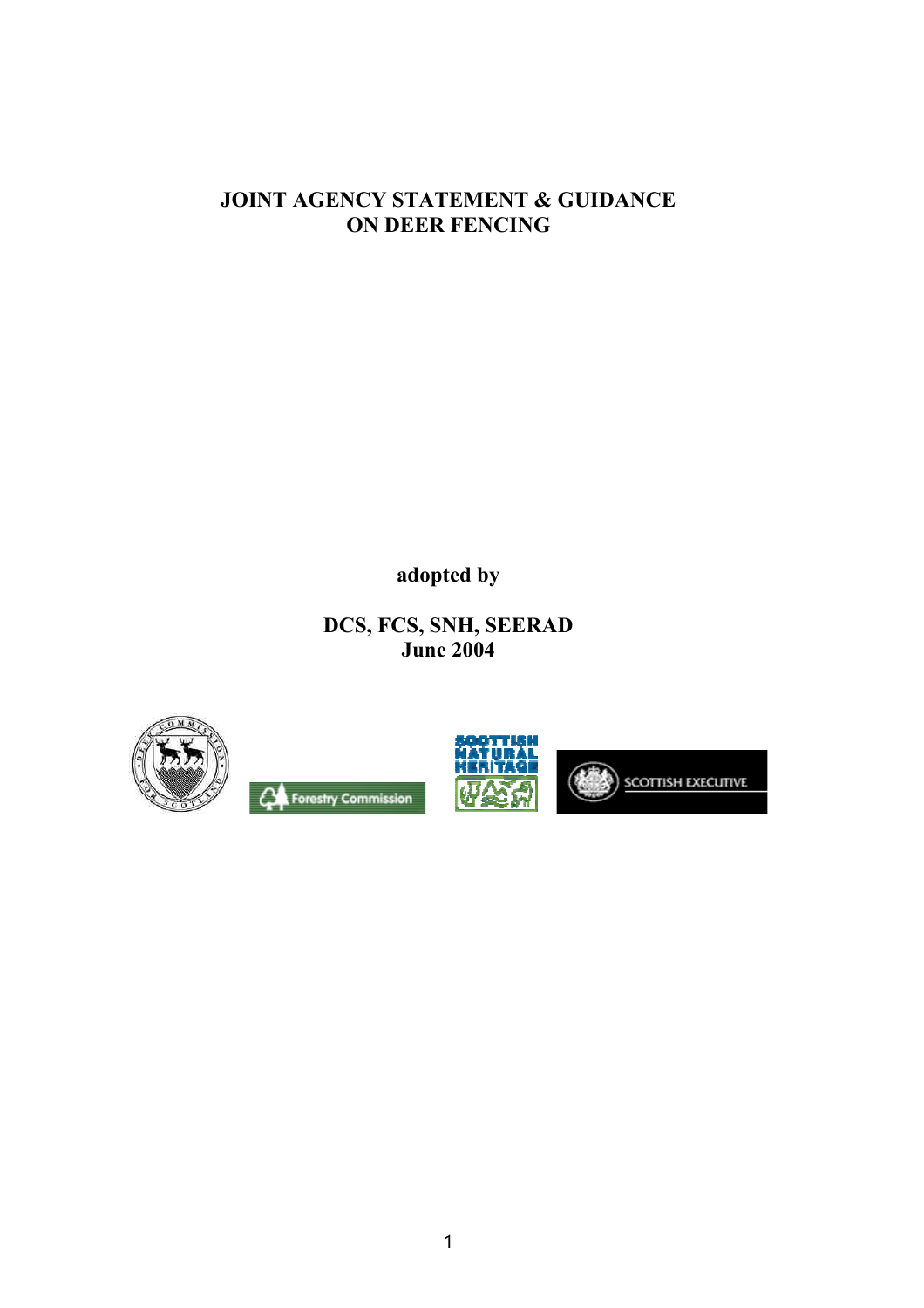# **CONTENTS**

| -1             |  |
|----------------|--|
| 2              |  |
| 3              |  |
| $\overline{4}$ |  |
| 5              |  |
| 6              |  |
| $\tau$         |  |
| 8              |  |
| 9              |  |
| 10             |  |
| -11            |  |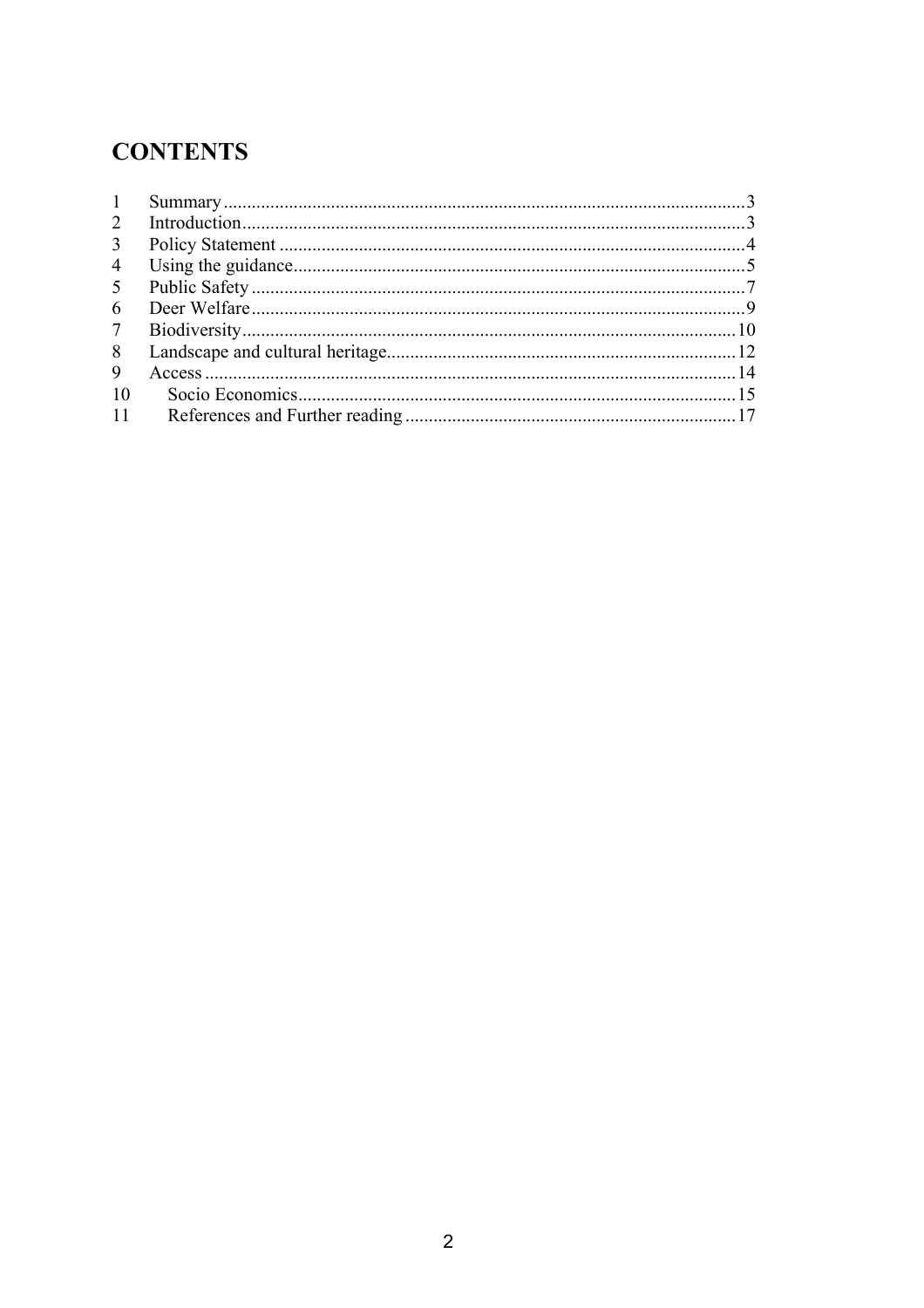### **1 Summary**

This document seeks to promote best practice and assist both private individuals and public sector agencies in deciding whether to fund and/or permit deer fencing*.*

Deer fencing can serve a useful purpose for controlling deer, helping to achieve environmental objectives and preventing deer causing a public hazard.

- ♦ The full range of options for controlling deer should be considered taking into account effectiveness for purpose and possible impacts on public safety, deer welfare, biodiversity, landscape, cultural heritage and recreation.
- ♦ Where fencing is considered appropriate, fences should be designed to minimise their impact on these interests.
- ♦ Fencing should be seen as part of a wider programme of deer management and fences should not be left erected for longer than necessary .
- ♦ Anyone erecting a deer fence should consider the possible impacts on the wider deer range and particularly adjacent properties and local communities.
- ♦ Deer dependent on the fenced off area should be culled.
- ♦ Agency decisions on deer fencing will be guided by these principles.
- ♦ Approval or financial support for fencing will be dependent on adverse impacts being mitigated.

### **2 Introduction**

In Scotland there is a history of using deer fencing as a tool to manage deer densities and movements. Deer fencing has been particularly successful in protecting public safety and in enabling significant habitat changes to be achieved within a relatively short time, enabling different land management objectives to co-exist in close proximity, whether within or between landholdings.

The purpose of a deer fence is to produce some form of benefit whether in terms of managing grazing or reducing the threat to public safety, benefits which might also be delivered through culling. The construction of a deer fence can, however, have unintentional impacts on other interests including deer welfare, public safety, biodiversity, landscape, cultural heritage and access .

This document seeks to promote best practice and assist both private individuals and public sector agencies in deciding whether to fund and/or permit deer fencing*.* It presents a policy statement on deer fencing and sets a process for identifying, assessing and mitigating the possible impacts on public interests which can be adversely affected by deer fences. This statement has been endorsed by SE Ministers and will be subject to review as appropriate.

Technical guidance is being prepared which will advise on the implementation of this policy.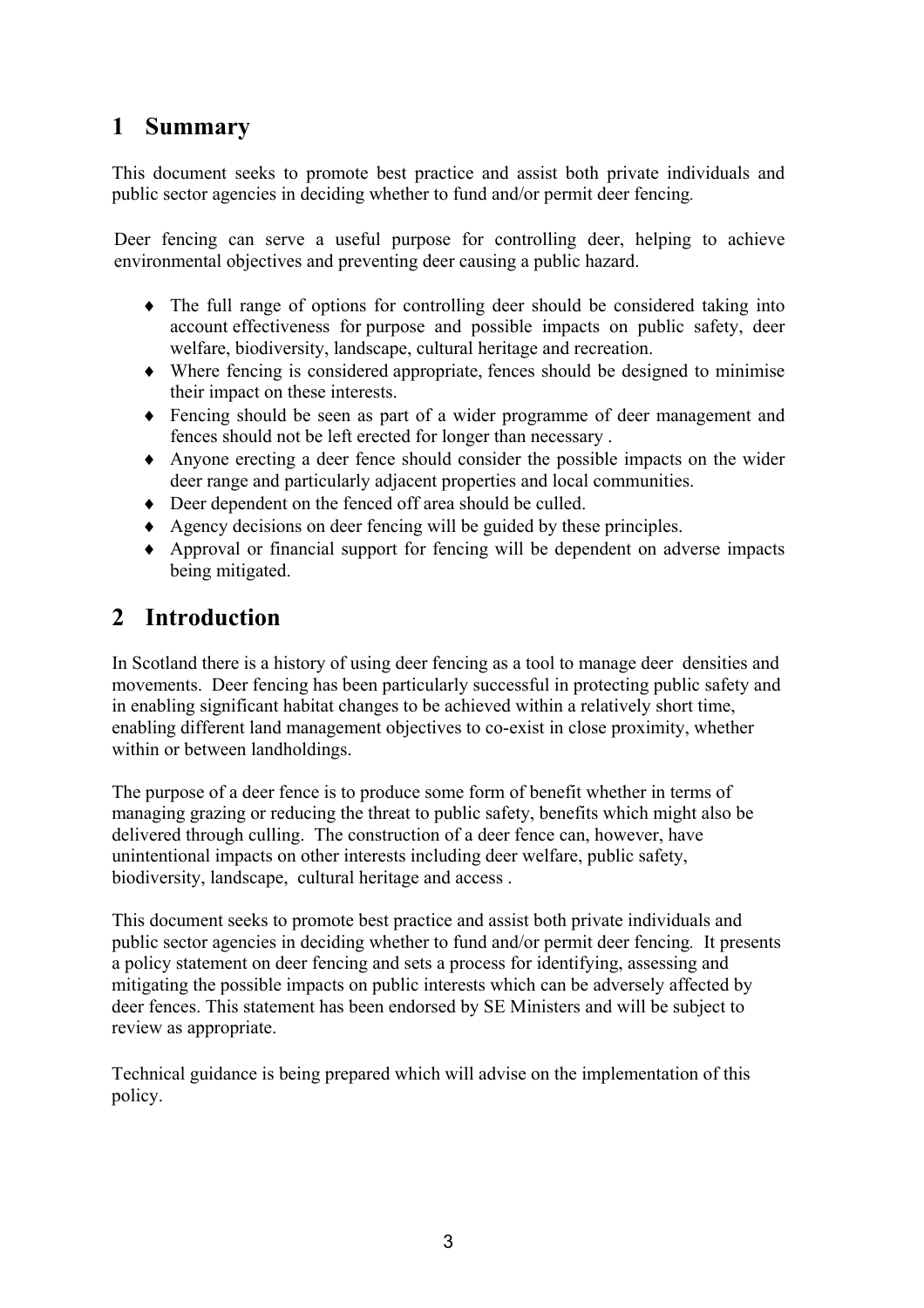## **3 Policy Statement**

Deer fencing, when properly planned for, constructed and maintained, can be an effective way of controlling deer to allow different land-uses to co-exist in close proximity and to protect public safety.

Consideration must be given to the full range of options for achieving appropriate deer densities before deciding on whether or not to approve or financially support the use of deer fences. Decisions on whether to cull or fence should take account of objectives, costs and the pros and cons of each method. Where deer fencing is considered an appropriate approach, the process for identifying, assessing and mitigating any adverse effects, as set out in the following guidance, is to be followed. In circumstances, where it is not possible to satisfactorily mitigate adverse effects, approval or financial support should not be given. Otherwise, the final decision must be based on cost-effective long- term solutions, including the cost of fence removal. Deer dependent on the fenced off area should be culled.

In areas where fences will affect deer movements between land ownerships, the parties involved will need to reach agreement on the use of fencing or alternative methods. The basis of the collaboration should be that those who derive the benefit pay the costs.

Decision by all parties in regard to fencing proposals should be objective, rational and transparent and follow Best Practice Guidance.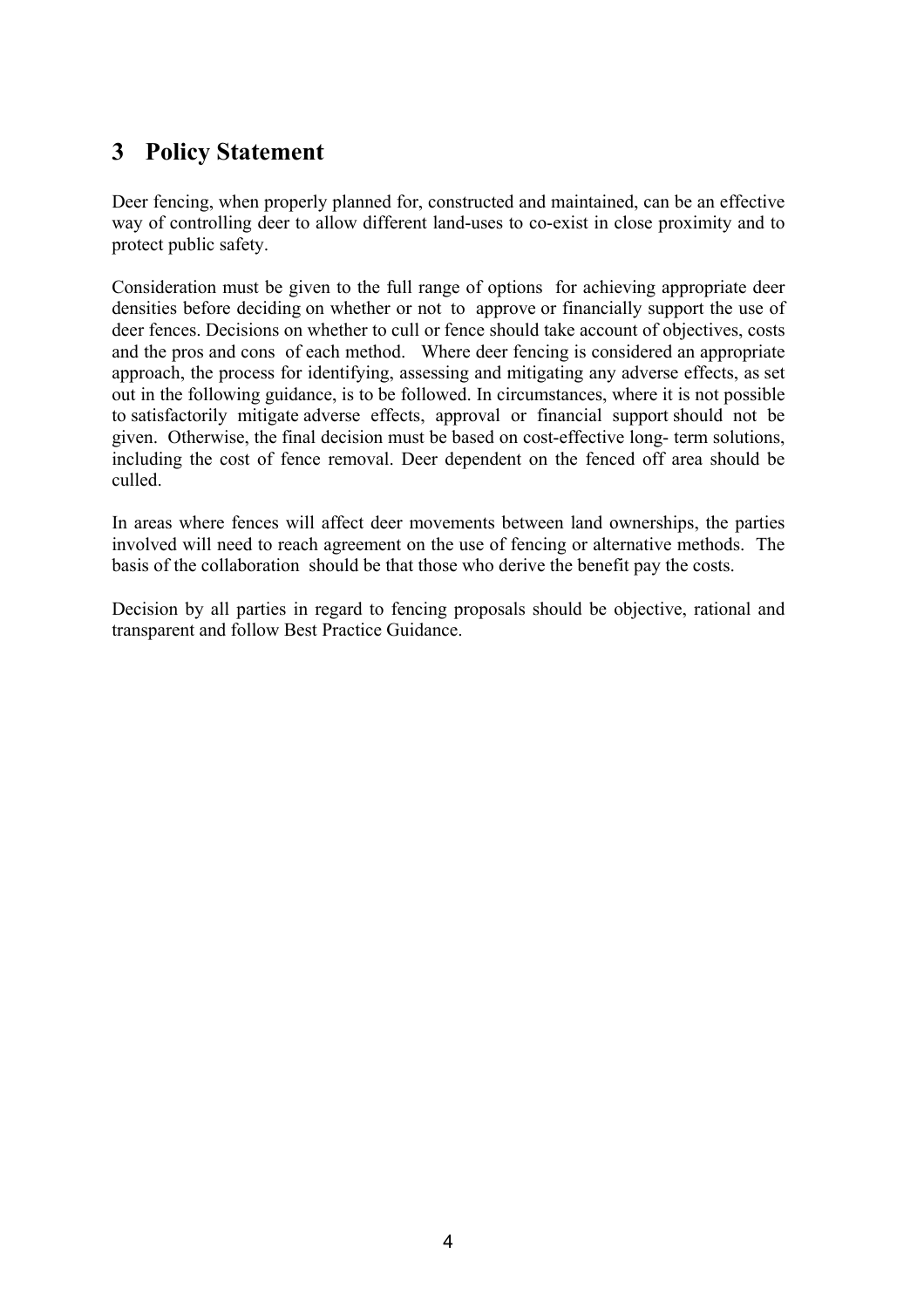## **4 Using the guidance**

This guidance aims to assist with decisions over whether to approve and/or financially support the erection of deer fences in situations where fencing is considered more appropriate than culling for achieving required deer densities.

It sets out a process for identifying, assessing and mitigating the negative impacts deer fences can have on the following 5 areas of public interest.

| • Public Safety                   | (Section 5) |
|-----------------------------------|-------------|
| • Deer Welfare                    | (Section 6) |
| • Biodiversity                    | (Section 7) |
| • Landscape and cultural heritage | (Section 8) |
| • Access                          | (Section 9) |

For each subject area 'high' negative impacts are identified and mitigation measures are suggested on how best to remove or reduce the high impact. Reference should be made to more detailed guidance (which, as at March 2004, the Agencies are working jointly to develop) on each of these areas to determine best practice. The principle to be followed is that deer fences should not be constructed in areas where, despite mitigation measures, they are likely to have 'high negative impacts' on public interests.

The assessment of the relative social, environmental and financial costs and benefits of appropriately designed fencing is necessary especially when public funds are involved. This guidance identifies the key variables that need to be taken into account.

• Socio economics (Section 10)

There may be circumstances where no public funds are involved but approvals are required in relation to Environmental Impact Assessment, planning permission or Appropriate Assessments (on *Natura* sites).

If fencing is planned in relation to forestry then the manager should approach FC Scotland at an early stage to ensure that the proposals are compatible with Grant Aid requirements, Forestry regulation and the possible need for EIAs.

#### **4.1 Decision making**

Using the guidance identify whether there are any 'high' impact implications associated with the proposed fence.

If there are 'high' negative impacts then explore methods of mitigation to reduce these following best practice, including specifications for different types of fencing (further guidance on fence design is under development as at March 2004), as appropriate.

Based on the design of a fence that has been 'mitigated' consider whether deer control or deer fencing is the most cost effective option. As fences must not remain erected for longer than necessary, this should include the costs of dismantling and removal.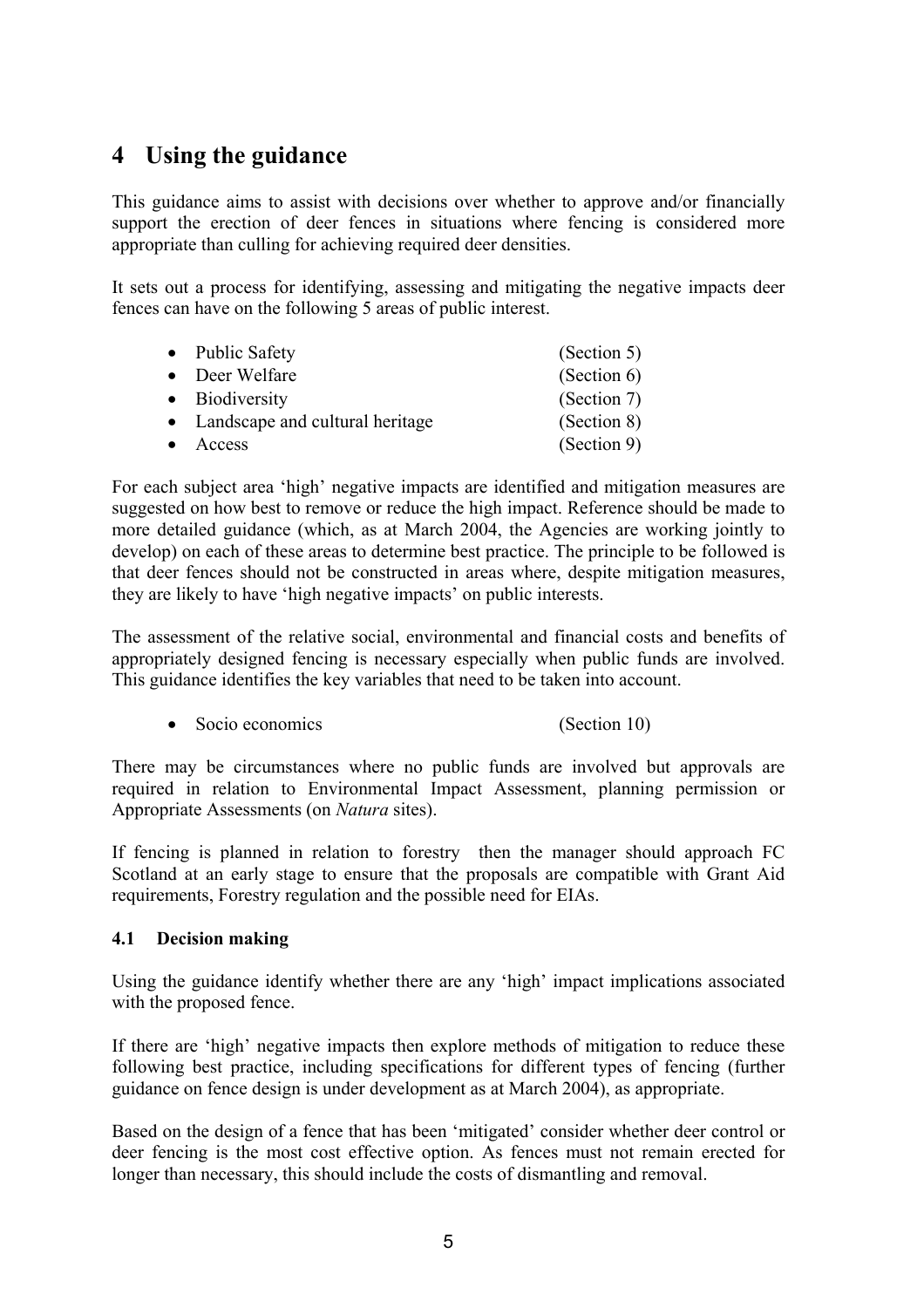Where the scale or nature of a fence is likely to affect local communities or interested parties, those communities or individuals should be consulted.

Account should be taken of social, environmental and financial implications, in particular where public funds are being used. If a fence is funded privately, provided all legal requirements have been met, then the owner may wish to adopt a solution which best suits his or her own needs, following best practice where appropriate.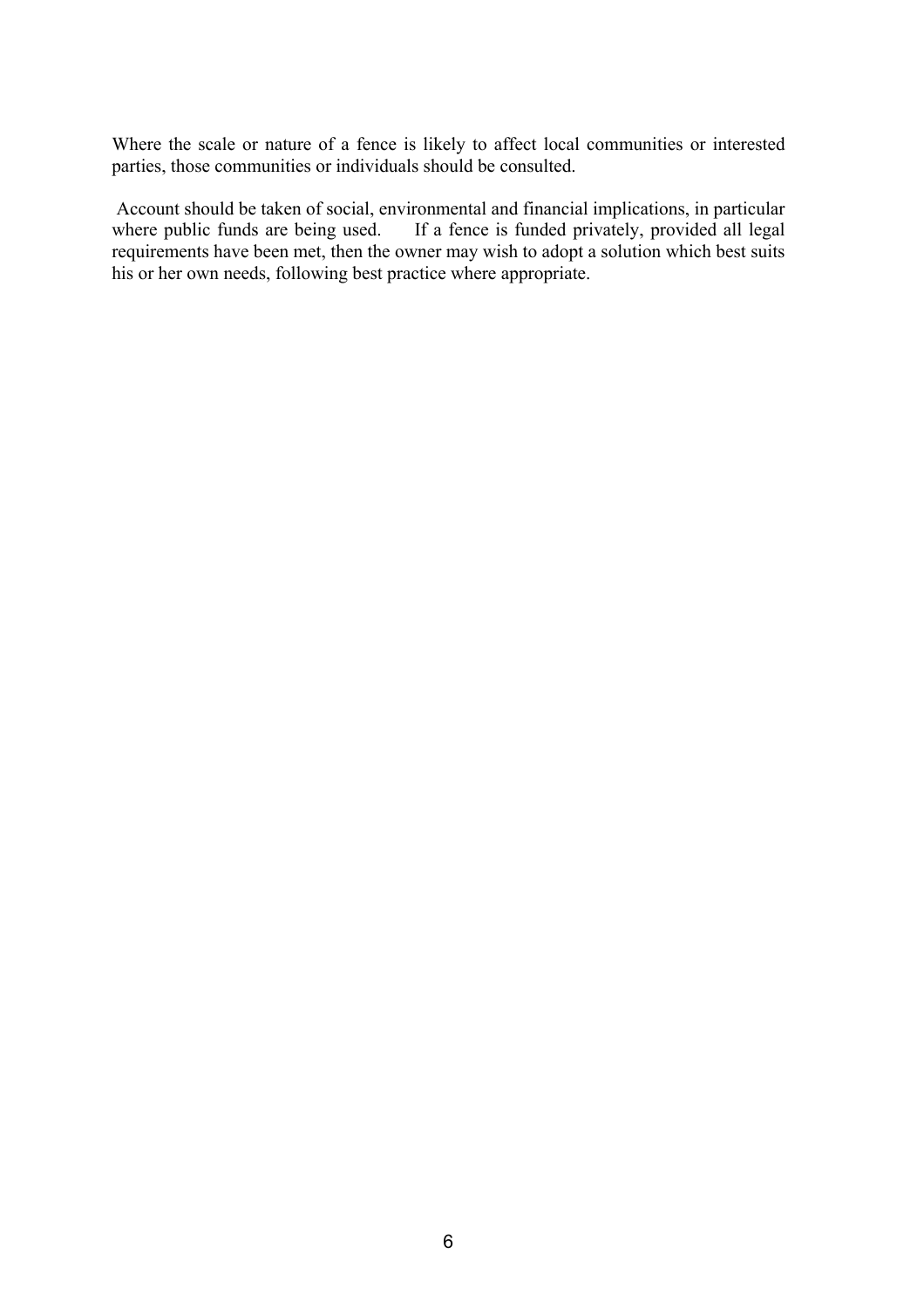## **5 Public Safety**

### **5.1 Understanding the impact of a deer fence**

Road traffic accidents (RTAs) involving deer directly or indirectly are a Public Safety issue as is the presence of deer on airfields. Collisions with the larger species, red deer in particular, can cause injury to the driver and motorcyclists are especially vulnerable to impact by any species. Drivers taking avoiding action, irrespective of the size of the deer, can endanger their own safety and that of other road users.

Fences can confuse deer that are accustomed to crossing a road, trapping them against the road and increasing the likelihood of a deer-vehicle encounter. Fences can also force many deer to cross a road in localised areas again increasing the likelihood of a deervehicle encounter.

While time of day, time of year and driver experience are factors in RTA's involving deer, risks to public/road safety and the severity of accidents increase in line with traffic volume and speed,. As a consequence, the assessment of any road safety risk associated with a new fence will need to take into account both the characteristics of the road being assessed and seasonal patterns of deer cross movement.

#### **5.2 Establishing a baseline**

On roads with a high or medium risk, an assessment of the current position is essential to allow the increased risk to public safety associated with fencing to be measured. Base-line information may need to be collected from the areas where a new fence is proposed. This could include:

- Time of year and day most deer cross road
- Location and number of deer deaths from vehicles
- Location and number of deer-related accidents
- Location and number of deer within 200m of the road at different times of year and day
- Road type, average speed, traffic volume and driver awareness
- Locations where herding species of deer (red, fallow and sika) cross at certain times of year to gain access to food and shelter.
- home ranges of deer that might straddle the road and where and when they cross

#### **5.3 High negative impact issues**

- Fences that channel/funnel deer to cross a road at locations of poor visibility, i.e. . at low radius bends, blind summits or adjacent to tall ground cover or other restrictions to visibility
- Parallel fences close to both sides of a road which create a corridor from which the deer have difficulty escaping.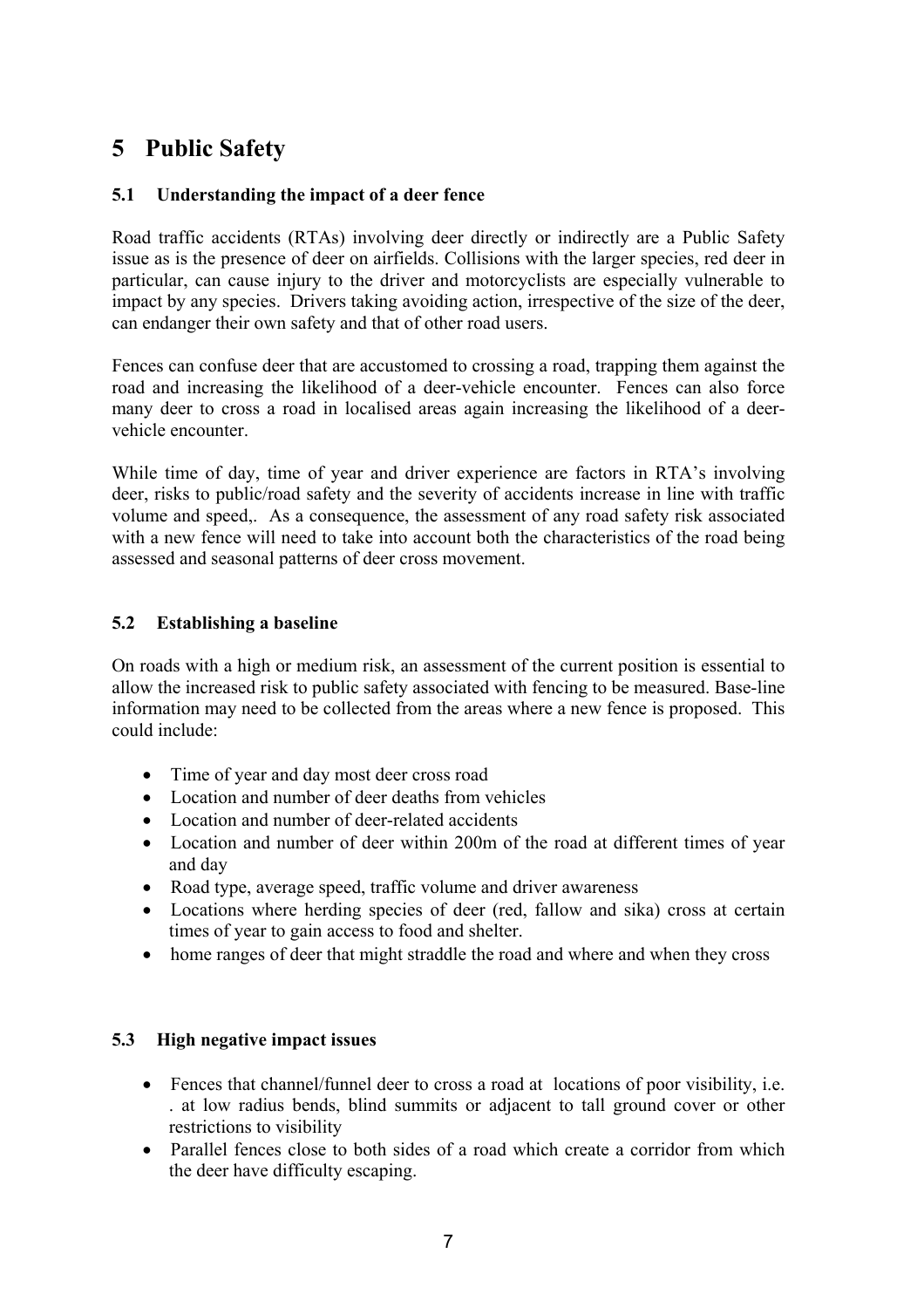- A fence on one side of the road running closely parallel to the road.
- Fences that are poorly maintained.

### **5.4 Mitigation required to reduce negative impacts**

- Parallel fences close to both sides of a road must form part of a closed circuit system i.e. using a physical barrier such as a cattle grid on the road. In this scenario a commitment to regular inspection and maintenance of the fence will be required as any deer entry to the system will result in continuous deer-vehicle encounters until such time as an accident occurs or the deer is caught / culled.
- Fencing on one side of the road where deer are used to crossing may require those deer to be culled.
- Fencing must ensure that deer are not channelled/funnelled to cross roads where visibility is restricted by bends, crests, tall ground cover on and behind verges etc.
- Fences must be planned and constructed in such a way so as not to interfere with existing sight lines. Junction visibility splays and widened verges on horizontal curves are examples of engineering measures that provide adequate stopping sight distance in accordance with the speed of traffic using the route. Intrusion into these must be avoided. Further information on minimum available sight distance to the end of a new fence may be sought from DCS or the road authority. Any new fencing, which runs parallel to a road, will require a specific maintenance regime to be put in place to control the height of vegetation between the fence and the road edge to ensure adequate visibility on either side of road. The road authority should be consulted during planning.
- The approaches to all existing, new and planned future deer crossing points of roads must be equipped with warning signs complying with The Traffic Signs Regulations and General Directions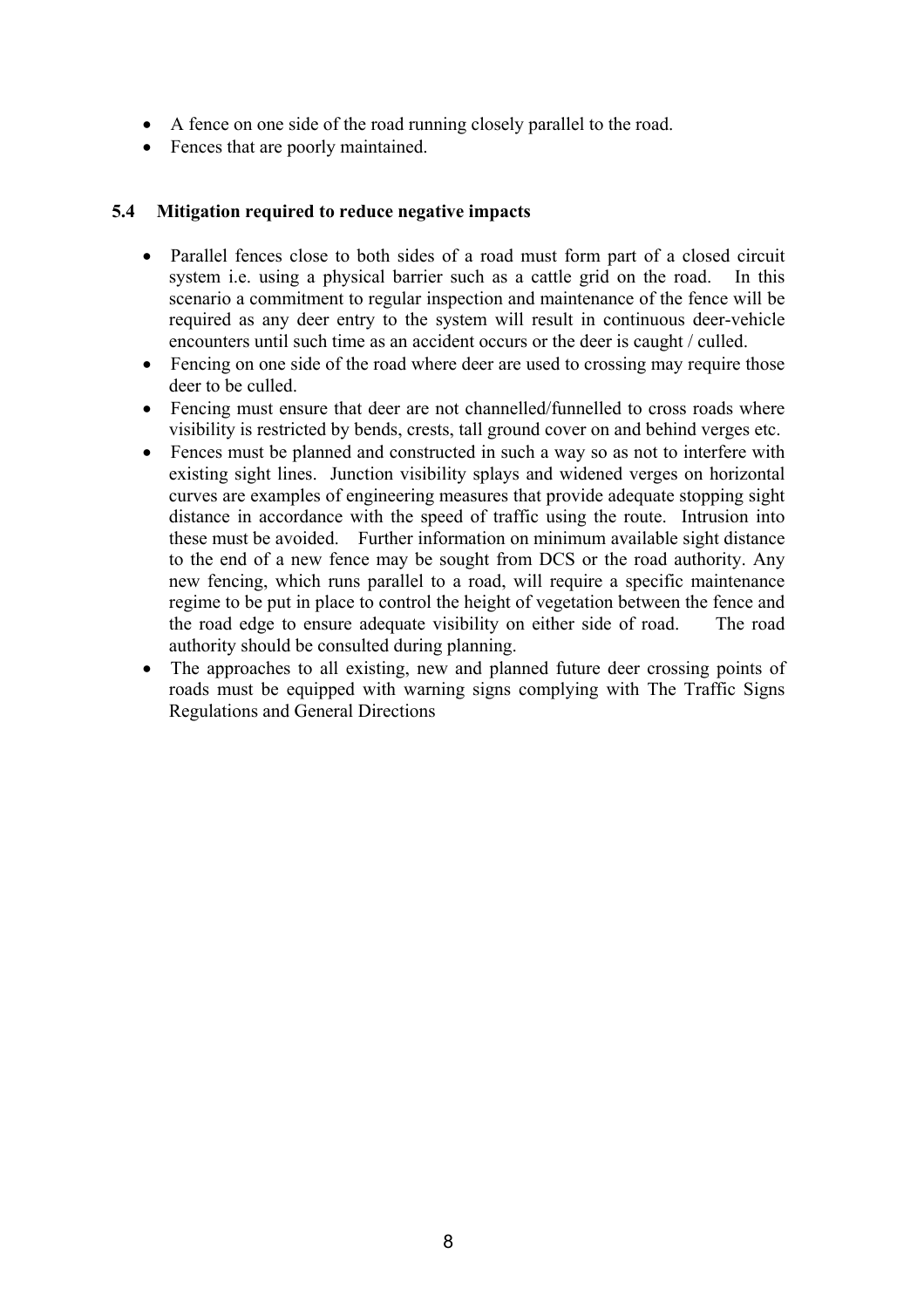### **6 Deer Welfare**

### **6.1 Understanding the negative impacts of a deer fence**

Fences that prevent access to or enclose areas of ground that deer rely on for forage or shelter may increase the risk of winter mortality through starvation and exposure.

### **6.2 Establishing a baseline**

Information on the numbers and movement of deer that rely on the area, from which they are to be excluded, is desirable. This knowledge includes both seasonal movement and response to different weather conditions to ensure that there is an understanding of when the area is of most importance to deer. Direct counts during critical periods combined with dung counts can be used to provide an estimate of the number of deer utilising the area. When fences are constructed , preventing deer from gaining access to areas that they rely on for forage and shelter, these assessments should be prepared by a party approved by DCS. Where the area being excluded is less than 50 ha, DCS involvement may not be required. DCS advice should be sought to clarify this.

Key information for establishing the baseline includes:

- Defining worst case scenarios
- Estimate of the number of deer using the area, to be fenced out of the deer range, taking account of seasonal usage.
- Comparison of the latest count information with historical data.

#### **6.3 High impact issues**

- Removing land from deer or restricting deer access without culling the deer that rely on the area during some part of the year for food and shelter.
- Culling 'additional' deer from the population without targeting those that rely on the area being fenced off.

#### **6.4 Mitigation required to reduce impact**

- Culling should follow Best Practice and target deer that rely on the area that is being removed.
- Providing access to alternative grazing and shelter, may reduce the level of compensatory cull required without compromising deer welfare. This approach will require detailed knowledge of deer movement and availability of alternative shelter.
- All mitigation should be accompanied by monitoring and responsive management action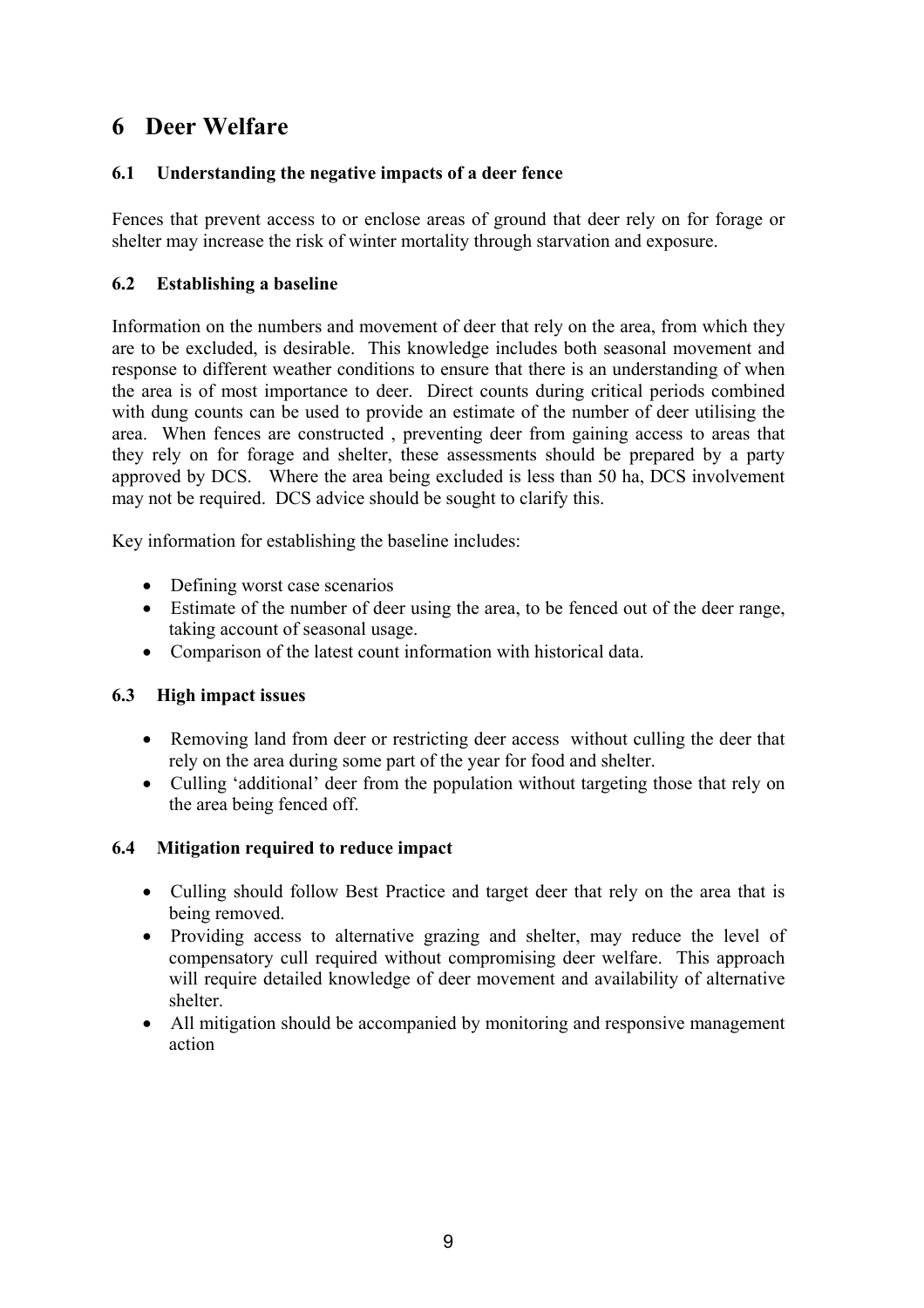## **7 Biodiversity**

#### **7.1 Understanding the negative impacts of a deer fence**

Deer fencing can change grazing and trampling pressure (either increasing or decreasing) on areas either side of the fence. This is of particular concern when the biodiversity interests affected have been formally recognised at the international and national through:

- Special Areas of Conservation (SACs)
- Special Protection Areas (SPAs)
- Sites of Special Scientific Interest (SSSIs)
- Biodiversity Action Plans (BAPs) and Ramsar sites

The value of many sites is linked to an appropriate level of grazing and browsing. Increased grazing and trampling can cause loss of habitats and erosion while reduced grazing pressure can result in a build up of dead and decaying vegetation and increase tree regeneration to the detriment of other habitats. Deer fencing can be a cause of bird deaths due to collision.

#### **7.2 Establishing a baseline**

Deer population data and information relating to grazing and trampling pressure are essential in establishing a baseline of current impacts. These impacts should be assessed through determining both numbers and the movements of deer within the area, which if excluded, could increase deer densities out-with the proposed fence line.

Baseline data will need to be prepared by a party approved by DCS on both habitats within designated sites and species including woodland grouse likely to be affected as a result of the deer fence being erected.

#### **7.3 High negative impact issues**

- Fencing close to known woodland grouse lek sites
- Fencing in areas identified as core woodland grouse zones by Forestry Commission Scotland.
- Fencing that causes or is likely to cause damage to designated sites or other important habitats for example SAC, SPA, SSSIs and Biodiversity Action Plans (BAP) habitats through increased or decreased grazing or trampling pressure.

#### **7.4 Mitigation required to reduce negative impacts**

- Only in exceptional circumstances erect deer fencing within 1 km of a lek site (eg) overriding public interest – in these cases, fencing should be marked to prevent collisions)
- Deer fencing within core woodland grouse zones may be possible subject to careful sighting and appropriate specification. Such a proposal will need to draw on local information and expertise, including advice from the Capercaillie Project Officer, Forestry Commission Guidance Note 11 - Deer and Fencing, SNH, FC technical booklet on Specifications for Alternatives to Conventional Deer Fencing, RSPB and the Game Conservancy Trust.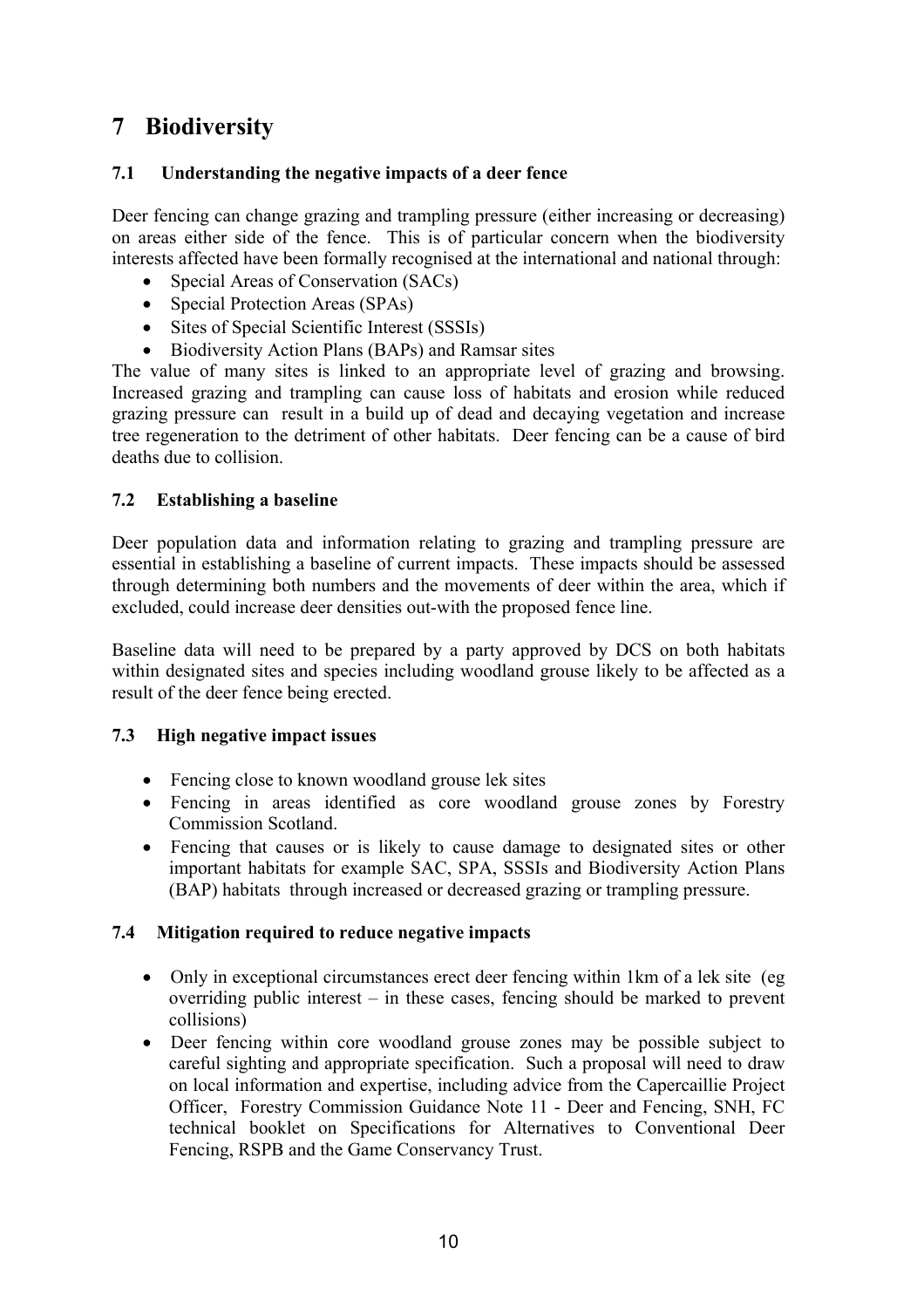- Deer displaced by fencing onto designated sites where they are likely to cause damage will need to be culled.
- A Deer Management Plan based on habitat targets for the designated site should be prepared in collaboration with neighbours as required.
- A licence may be required if fencing is likely to disturb other protected species such as otter, wildcat and badger.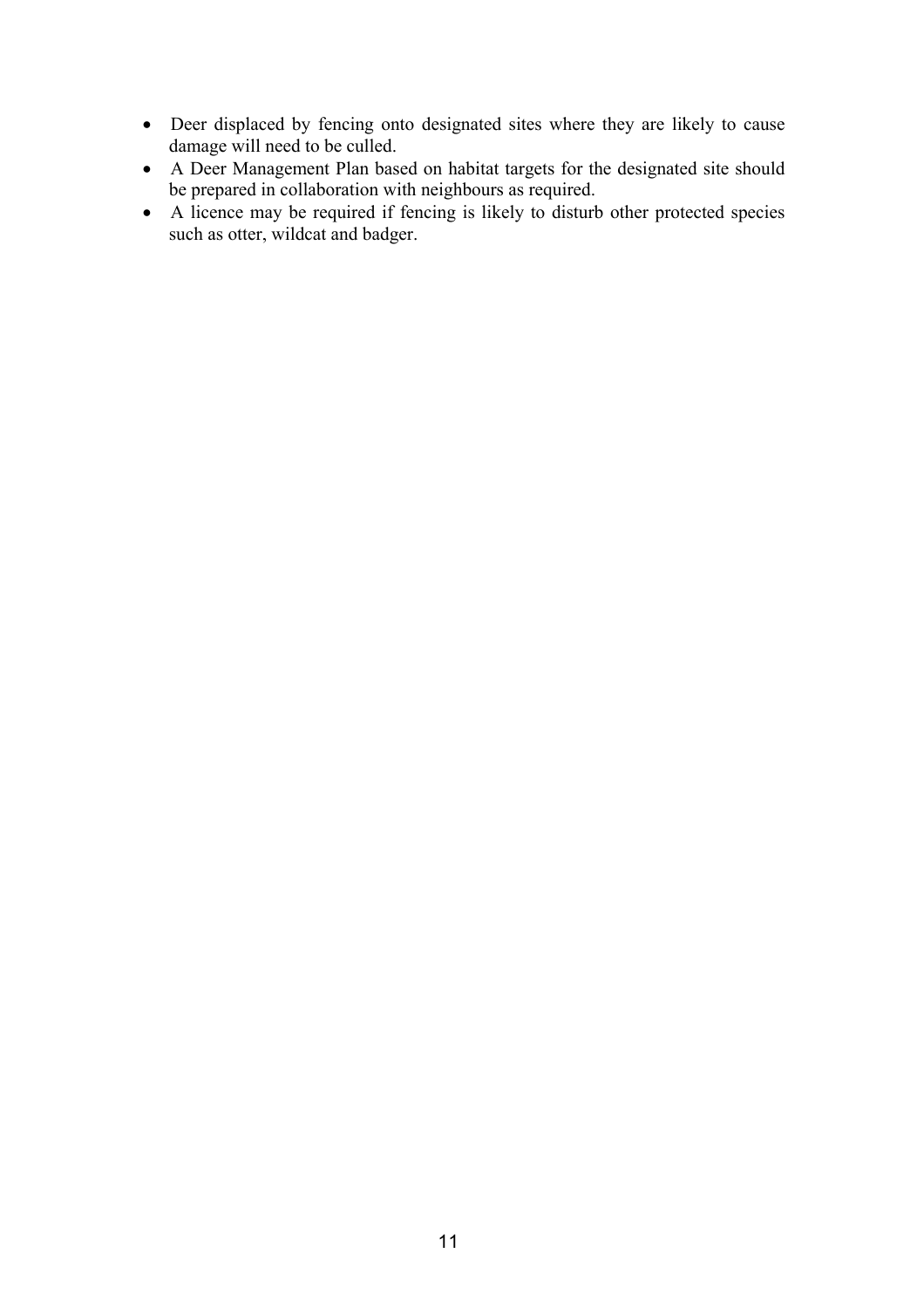## **8 Landscape and cultural heritage**

### **8.1 Understanding the negative impact of a deer fence**

Scotland's landscape wildland features and cultural heritage can be adversely affected by linear features and unnatural vegetation patches within fenced enclosures. The presence of particularly important landscapes will be indicated by designations such as:

- National Park
- National Scenic Area (NSA)
- Scheduled Ancient Monuments (SAMs)
- Historic landscapes listed in the (non-statutory) Inventory of Historic Gardens and Designed Landscapes
- Area of Great Landscape Value (AGLV) and other regional and local landscape designations incorporated in statutory development plans

Deer fencing can detract from the visual quality of the countryside, especially when fences run parallel to roadsides and recreational routes or visually impact on skylines.

Deer fencing can detract for the sense of wildness that can be experienced in Scotland especially in remote locations with few human artefacts.

Deer fencing can impact on the historic environment by cutting across existing boundaries, and archaeological sites as well as affecting relict archaeological landscapes, designed landscapes and the landscape setting of individual features.

#### **8.2 Establishing a baseline**

SNH **Landscape Character Assessments** highlight the sensitivity of particular landscapes to the introduction of new features such as deer fences and the associated vegetation change. These effects will be of most significance where these landscape qualities are strongly developed, and in locations that are highly visible from major roads, popular hills or other viewpoints.

The **National Monuments Record of Scotland** (NMRS) and the relevant local authority Sites and Monuments Record (SMR), identifies cultural heritage features known to be present in the area to be fenced and define the limits of any likely archaeological sensitivity. HS can provide information on **scheduled (protected) sites**.

The **Historic Land-use Assessment (HLA)** identifies historic land-use patterns and field boundaries, and major relict historic landscapes which may be affected by the erection of deer fences and associated grazing patterns. **The Inventory of Historic Gardens and Designed Landscapes** identifies important landscapes and key landscape features which may also be affected.

#### **8.3 High impact issues**

• Areas of high scenic value with high visitor appeal.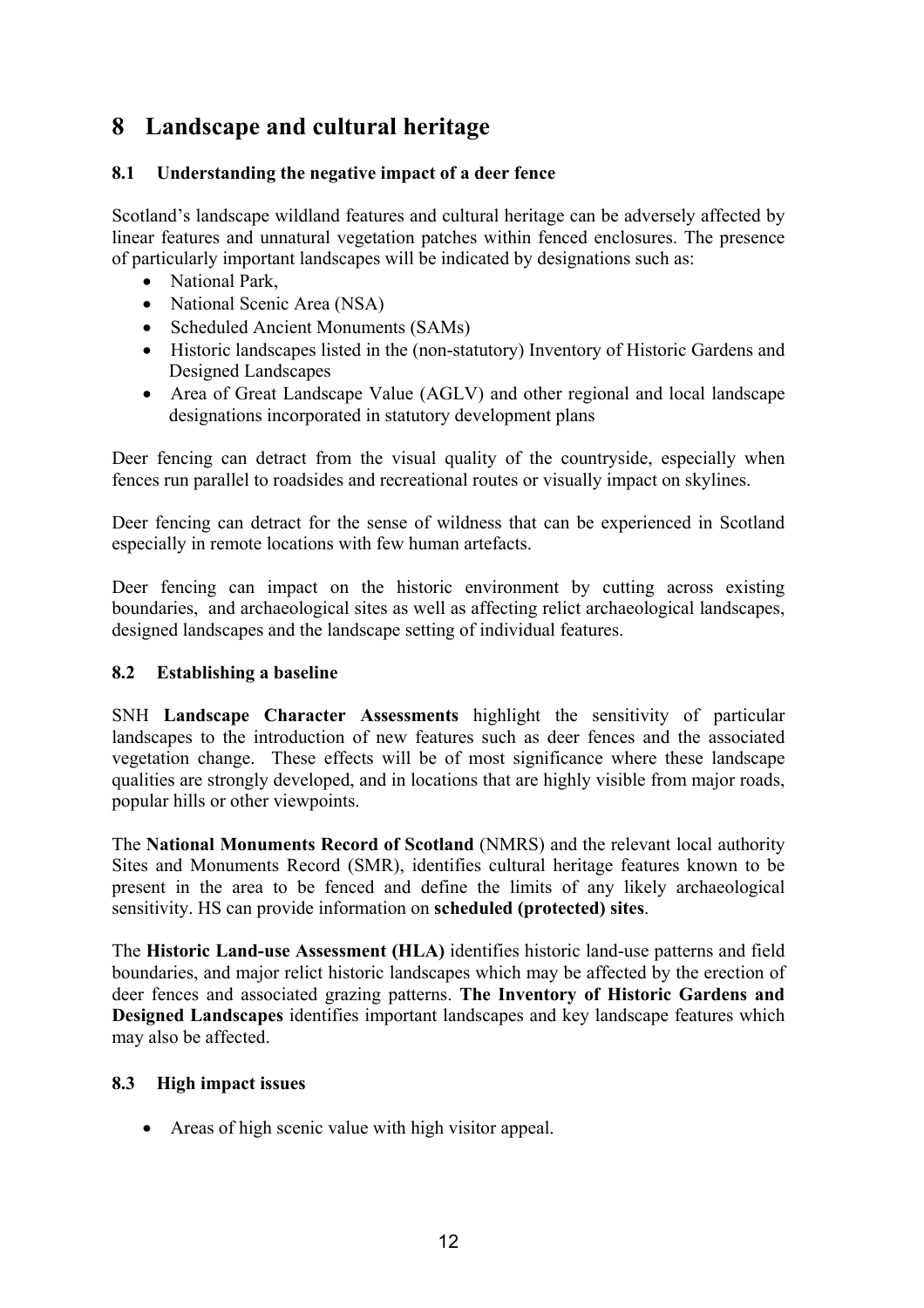- Fencing that detracts from the landscape that brings visitors to the area for example frequently visited hills, popular low-level walks, viewpoints and wild land.
- Fencing that detracts from the integrity or setting of cultural heritage, scheduled ancient monuments, other archaeological sites or historic landscape features.

### **8.4 Mitigation required to reduce impact**

- Use fencing materials and select fence lines which take account of landscape impacts. SNH area staff should be contacted to discuss mitigation options.
- Fences should be located so as to have minimal landscape or cultural heritage impacts by relating closely to landforms and existing landscape features and avoiding archaeological sites and linear features.
- Where fencing might affect the site or setting of a Scheduled Ancient Monument, HS must be consulted in advance. HS and SNH should be consulted on potential impacts within Inventory Landscapes.

The *Forestry Commission's Forest Landscape Design Guidelines* (FC 1994) and *Lowland Landscape Design Guidelines* (1991) and SNH's Landscape Character Assessments offer further guidance to reduce the visual effects of different adjacent grazing regimes in the landscape.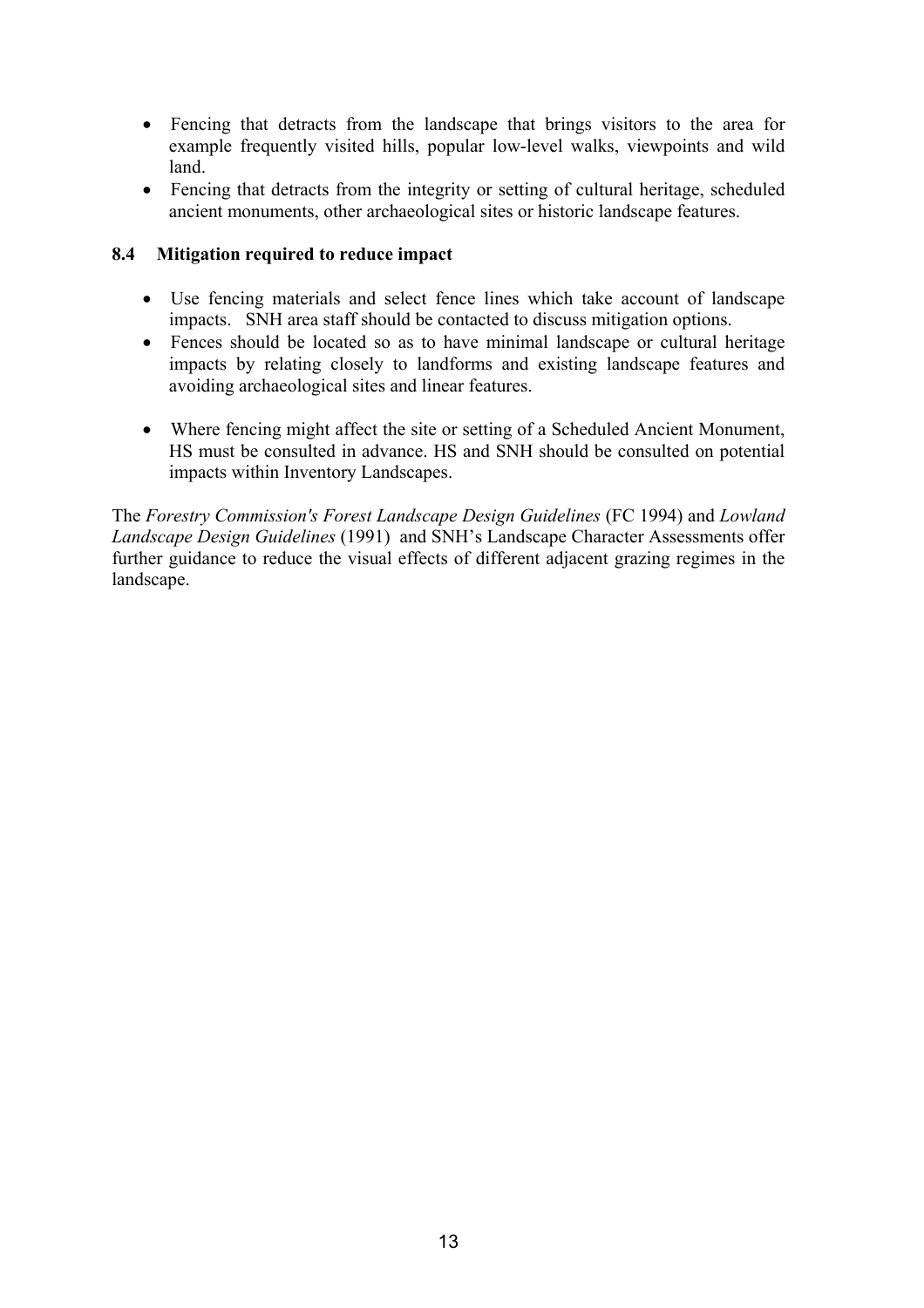### **9 Access**

### **9.1 Understanding the impact of a deer fence**

Deer fencing, because of its height compared with stock fencing, can be a significant barrier to access. The public have general right of responsible access and, in erecting fences, land managers must make adequate provision for public access.

### **9.2 Establishing a baseline**

In planning a fence, it is important to establish current levels of access for that particular site.

Indications of levels of use through the area can be obtained from owners, occupiers, the Local Authority, SNH staff , DMGs and NGOs such as Mountaineering Council of Scotland and the Ramblers Association.

#### **9.3 High impact issues**

Fencing that significantly restricts access.

#### **9.4 Mitigation to reduce impact**

An appropriate means of getting through or across fences should be provided taking into account the type and number of users. The location of access points should be clearly marked and where appropriate interpretation provided to explain why deer fences are necessary, and to indicate when they might be removed.

Further information available from the Scottish Outdoor Access Code and the **Countryside Access Designs guidance.**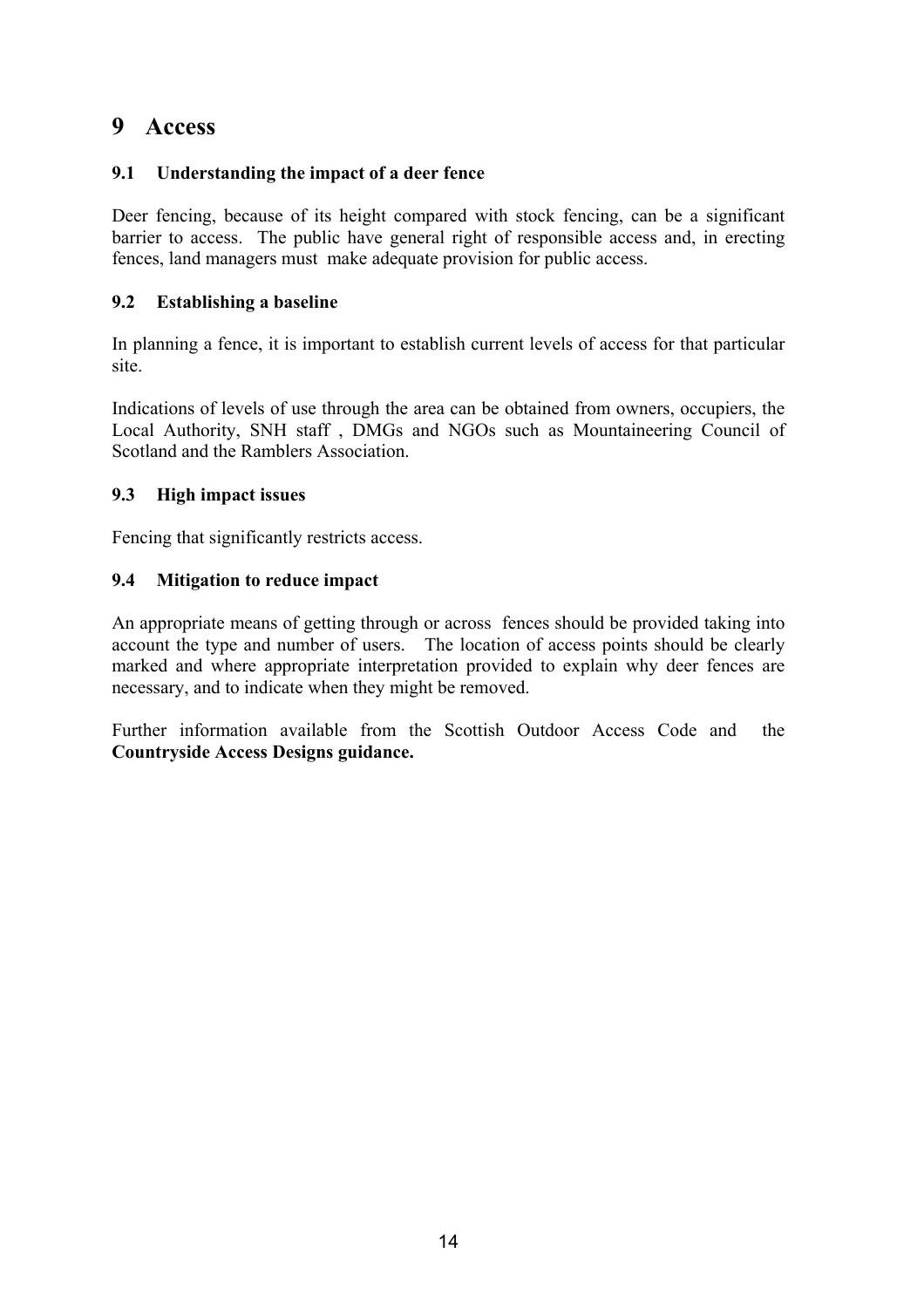### **10 Socio Economics**

#### **10.1 Understanding the impact of a deer fence**

Deer fencing and deer control are expensive. The social and economic consequences of different options, both in the long- and short-term, need to be considered.

Changes in deer numbers can affect the revenue of estates and have a knock-on consequence for employment. The material and labour costs associated with erecting a fence and the commitment to maintain and remove it are considerable.

Changes in habitat and deer management on one landholding can have significant effects on neighbours and local communities. In this regard a collaborative approach to deer management that recognises the legitimate rights and objectives of all landowners and affected communities is to be encouraged. The basis of the collaborative approach should be that those who derive the benefit pay the costs and that all relevant interests have been given a realistic opportunity to make their views known.

Deer fencing can allow different land use objectives to be maintained in close proximity. In constructing a fence there should be a careful cost-benefit analysis to establish the most cost-effective way of delivering the land use objectives, especially if public funds are used. If a fence is funded privately, provided all legal requirements have been met, then the owner may wish to adopt a solution which best suits his or her own needs, following best practice where appropriate.

#### **10.2 Establishing a baseline**

If the proposal affects deer that range over more than one landholding, a collaborative approach that recognises that those who derive the benefit pay the costs, should be encouraged strongly.

Key socio-economic variables to be considered are detailed in the table below. The data required to inform the analysis should be collected by a party approved by DCS, directly from records and accounts of owners and independent quotations from contractors. When cost-benefit analyses for different approaches are similar, consideration should be given to which approaches contributes most in the long term to local social and economic stability. Solutions that result in money circulating in the local economy should be given preference.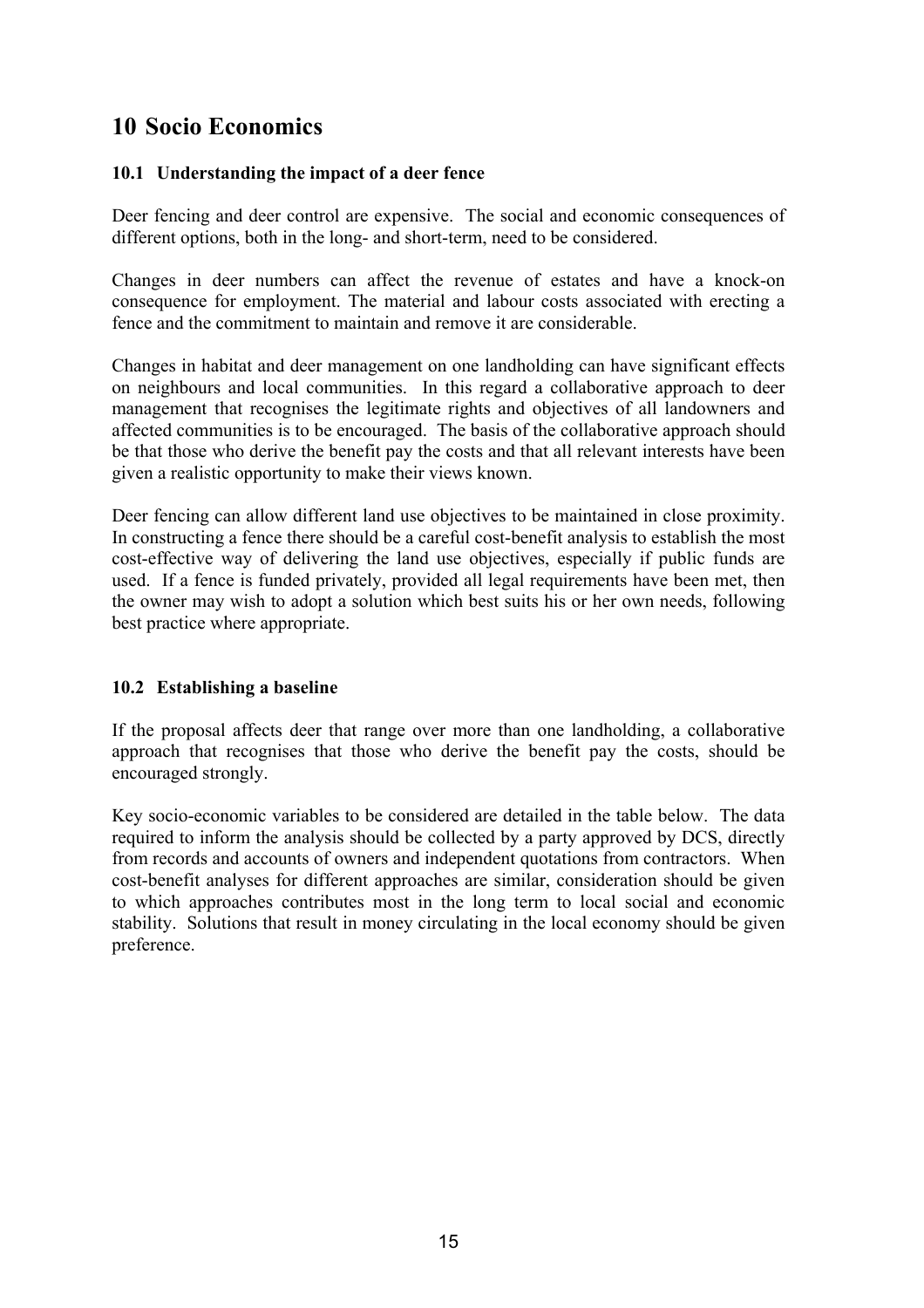| Table of key socio-economic variables |                                     |                                                                                                                       |                                              |  |  |
|---------------------------------------|-------------------------------------|-----------------------------------------------------------------------------------------------------------------------|----------------------------------------------|--|--|
|                                       | <b>Current position</b>             | Fencing                                                                                                               | Deer control                                 |  |  |
| <b>Economics</b>                      |                                     |                                                                                                                       |                                              |  |  |
|                                       |                                     | Cost of fence materials                                                                                               |                                              |  |  |
|                                       |                                     | Cost of construction                                                                                                  |                                              |  |  |
|                                       |                                     | Cost of fence removal                                                                                                 |                                              |  |  |
|                                       | Running costs (total                | Running costs (total and per                                                                                          | Running costs (total and                     |  |  |
|                                       | and per deer culled)                | deer culled)                                                                                                          | per deer culled)                             |  |  |
|                                       | Income (venison sales               | Income (venison sales and                                                                                             | Income (venison sales                        |  |  |
|                                       | and sporting income)                | sporting income)                                                                                                      | and sporting income)                         |  |  |
| <b>Employment</b>                     |                                     |                                                                                                                       |                                              |  |  |
|                                       | Man days related to<br>deer control | Man days to construct fence.<br>Man days to maintain and<br>remove fence.<br>Man days to control deer<br>inside fence | Man days to control deer<br>at lower density |  |  |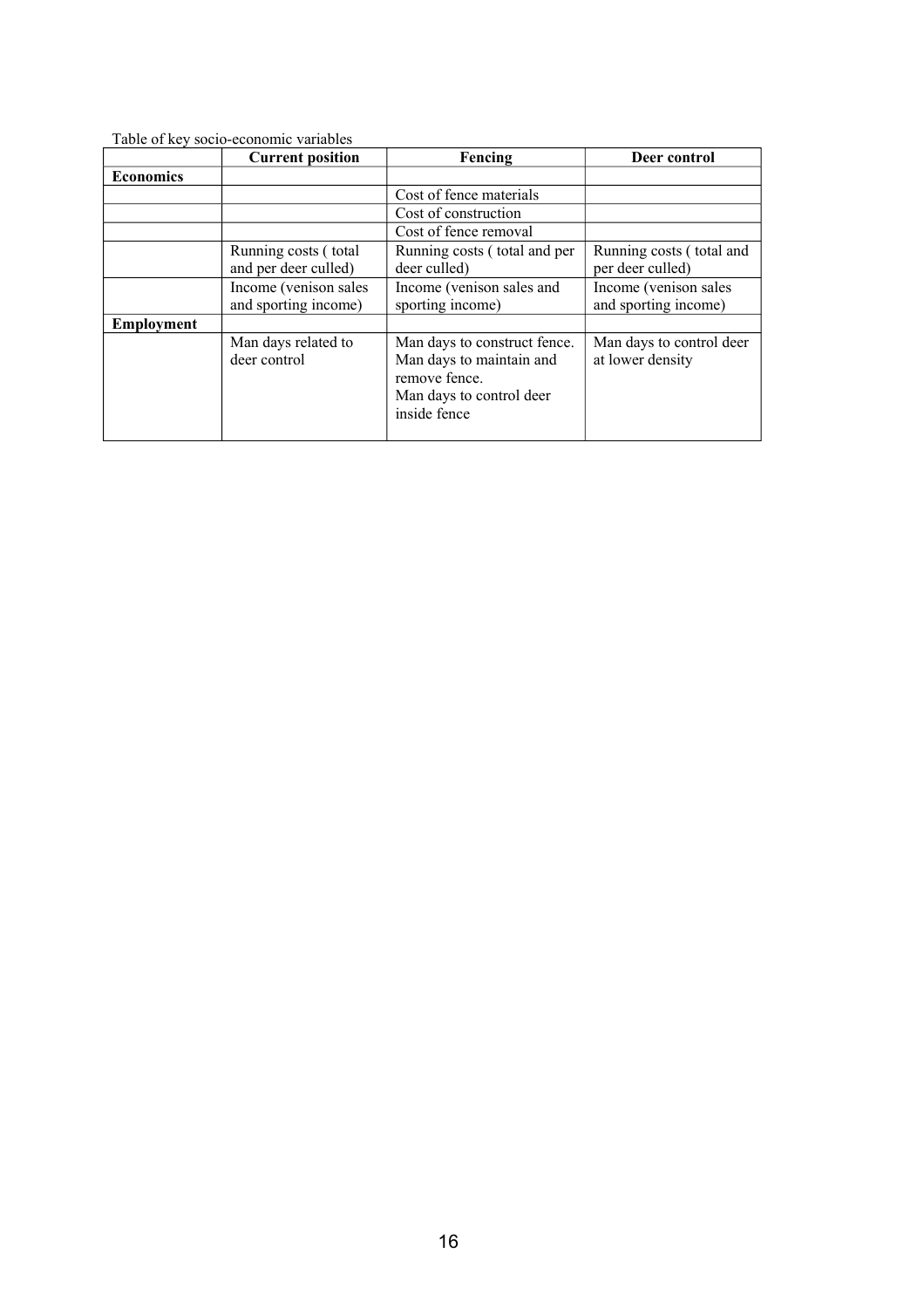### **11 References and Further reading**

In addition to the references listed below, further information may be obtained from local DCS, SNH and RSPB field staff and from the Forest Research Agency (Alice Holt) on fencing, and from HS, the National Monuments Record of Scotland (NMRS) and the relevant local authority Sites and Monuments Record on cultural heritage features.

Andrew, M, and Baines, D (1997). The impact of deer fences on woodland grouse and other forest birds. Report to SNH, Millennium Forest for Scotland Trust and RSPB. Game Conservancy Trust, Newtonmore.

Moss, R. and Picozzi, N. (1994) Management of Forests for Capercaillie in Scotland Forestry Commission Bulletin 113. HMSO, London.

Petty, S.J. (1995) Assessment of Fence Collisions by Grouse Species in Scotland. Research Information Note 264. Forestry Commission, Edinburgh.

Forestry Commission (1992) Lowland Landscape Design Guidelines

Forestry Commission (1994) Forest Landscape Design Guidelines

Forestry Commission (Scotland) Deer and Fencing. Guidance Note 11

FC/RSPB (interim best guidance note) Alternative Deer Fences in Core Capercaillie and Black grouse habitats

Historic Land-Use Assessment, Royal Commission on the Ancient and Historical Monuments of Scotland (RCAHMS), Edinburgh.

The Inventory of Historic Gardens and Designed Landscapes, Scottish Natural Heritage/Historic Scotland, Battleby/Edinburgh.

Landscape Character Assessments, Scottish Natural Heritage, Battleby.

Natural Heritage Management – Countryside Access Design Guide 2002, Scottish Natural Heritage, Battleby

Scottish Outdoor Access Code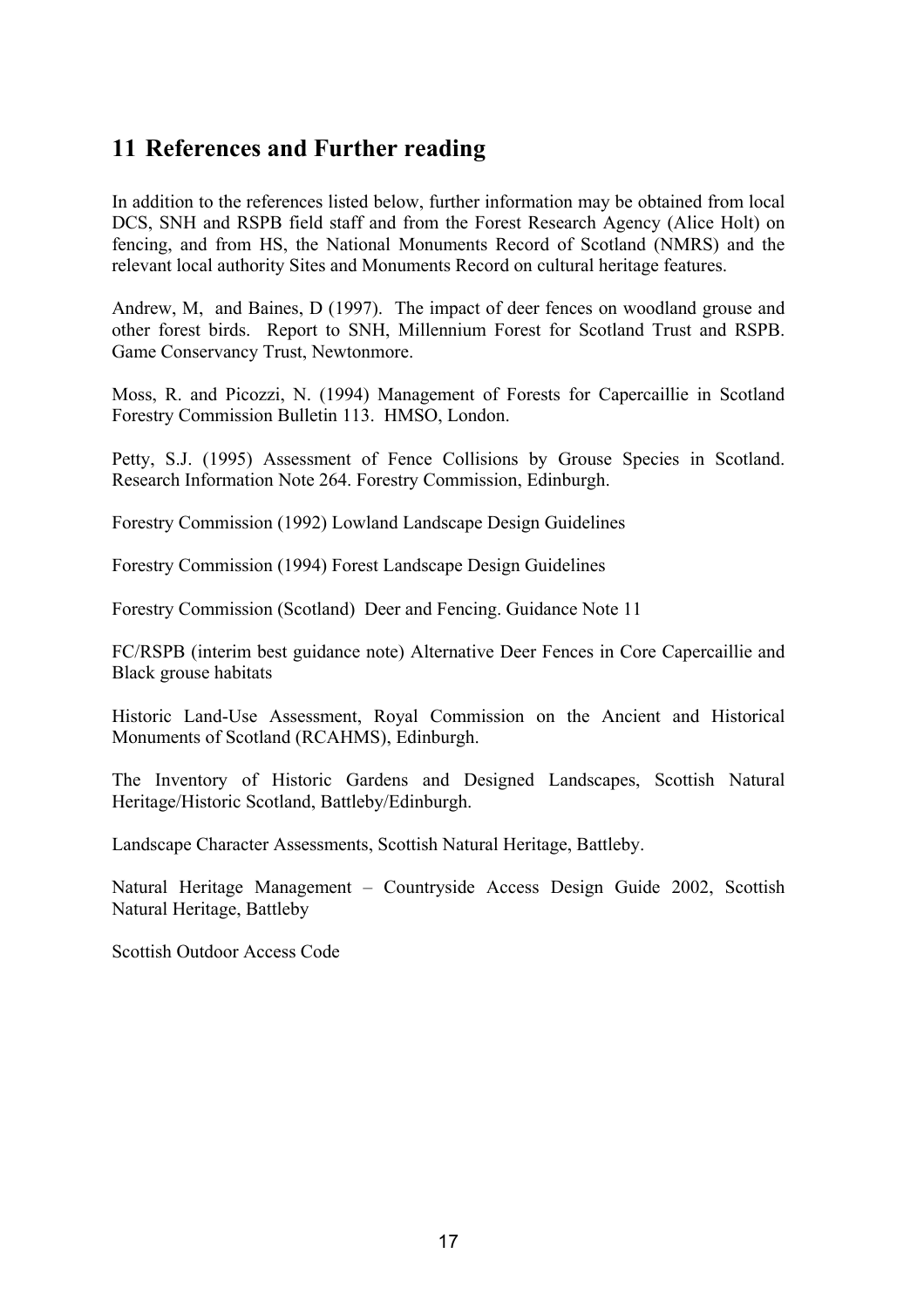| Impact type<br><b>Screening criteria</b><br><b>Factors assessed as High Impact</b> | <b>Likely Mitigation options</b> |
|------------------------------------------------------------------------------------|----------------------------------|
|------------------------------------------------------------------------------------|----------------------------------|

*The Joint Agency Statement on Deer Fencing* was published in June <sup>2004</sup> and represents <sup>a</sup> policy collaboration between the Deer Commission Scotland, Scottish Natural Heritage, Forestry Commission Scotland and the Scottish Government.

Deer fencing, when properly planned for, constructed and maintained, can be an effective way of controlling deer to allow different land-uses to co-exist in close proximity and to protect public safety.

For the purpose of this guidance, <sup>a</sup> deer fence is defined as <sup>a</sup> fence of at least 1.8 metres high made with wooden or metal posts to which line wires and/or wire mesh is attached. It is recognised that any fence, including rabbit and stock fences, may have direct affects on wild deer and the wider environment. The Agencies plan to keep under review the need to prepare deer-related guidance inclusive of all fencing types and specifications.

The Joint Statement seeks to promote best practice and to assist both private individuals and public sector agencies in deciding whether to approve and/or financially suppor<sup>t</sup> deer fencing in situations where fencing is considered more appropriate than culling for achieving required deer densities. It sets out a process for identifying, assessing and mitigating the negative impacts deer fences can have on <sup>a</sup> number of areas of public interest. The Statement identified high-impact issues in six subject areas and suggested mitigation measures for them:

- public/road safety;
- deer welfare;
- biodiversity;
- landscape and historic environment;
- access; and,
- socio economics.

The Joint Statement sets out clearly the risks and impacts that must be addressed before deer fencing can be approved for public funding. If <sup>a</sup> fence is funded privately, provided all legal requirements have been met, then the owner may wish to adopt <sup>a</sup> solution which best suits his/her own needs, following best practice where appropriate Any 'High Impacts' identified by the Joint Statement will require more detailed assessment by the agencies responsible.

This detailed practical guidance is intended to support the *Joint Agency Statement on Deer Fencing* by aiding agency staff and land managers to address any 'high impacts' identified and provide advice on monitoring and potential mitigation.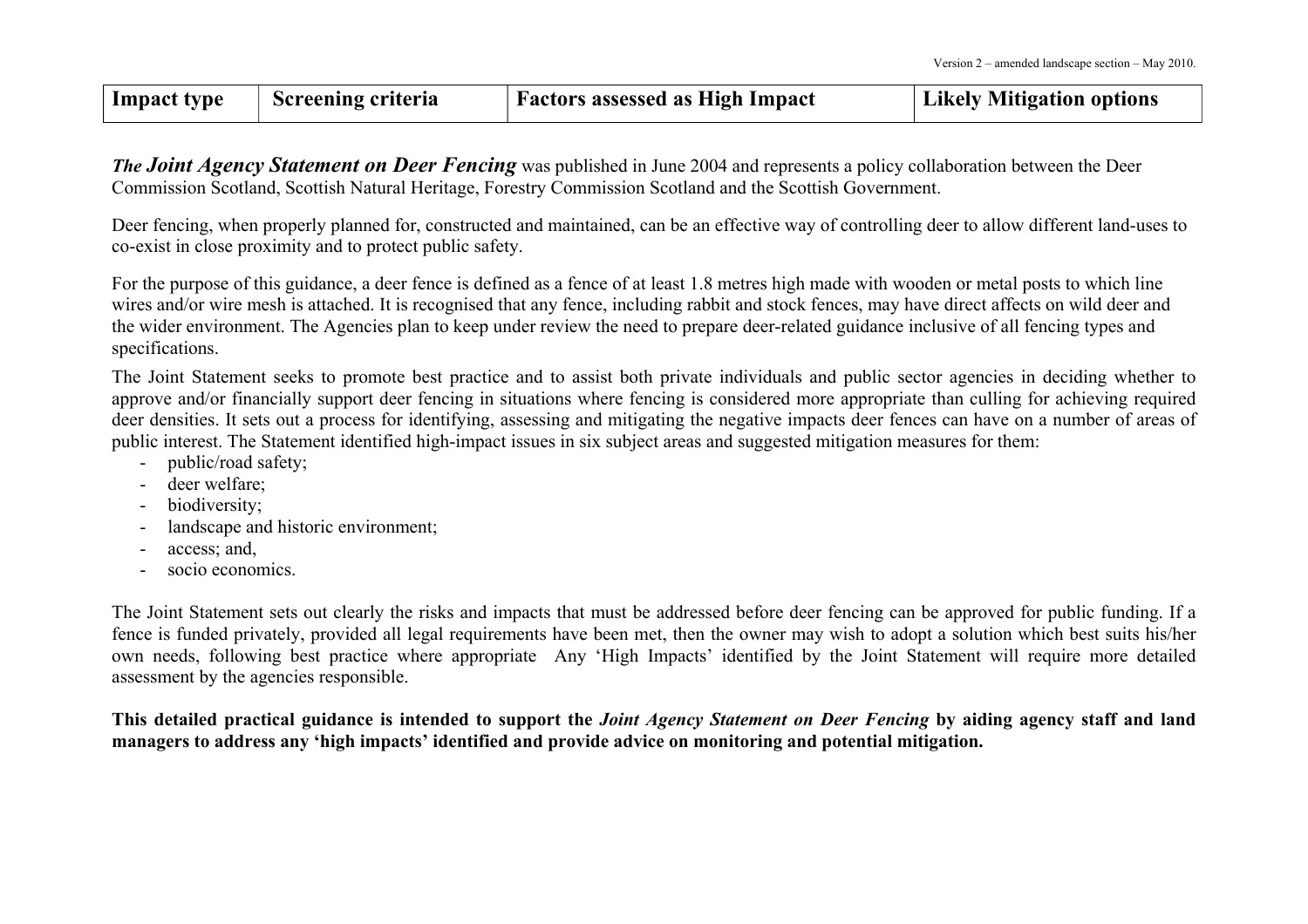| Impact type | <b>Screening criteria</b> | <b>Factors assessed as High Impact</b> | Likely Mitigation options |
|-------------|---------------------------|----------------------------------------|---------------------------|
|-------------|---------------------------|----------------------------------------|---------------------------|

#### **Public Safety**

Road Traffic Accidents (RTAs) involving deer directly or indirectly are <sup>a</sup> public safety issue. Collisions with the larger species, red deer in particular, can cause injury to the driver and motorcyclists are vulnerable to impact by any species. Fences can confuse deer that are accustomed to crossing <sup>a</sup> public road, trapping them on the road and increasing the likelihood of a deer-vehicle collision. Fences can also force many deer to cross a public road in localised areas again increasing the likelihood of a deervehicle collision.

The assessment of any public road safety risk associated with <sup>a</sup> new fence will need to take into account both the characteristics of the road being assessed and seasonal patterns of deer cross movement. For any further information, contact DCS.

| Parallel Fencing. | Impact that parallel fencing on one<br>side of the road could have on deer<br>movement. | Fence lines in close proximity to public roads can increase<br>the risk of collisions with vehicles and are likely to be<br>considered High Impact. | Any new parallel fencing will require a<br>specific maintenance regime to be put in<br>place to control the height of vegetation<br>between the fence and the road edge to<br>ensure adequate visibility on either side of<br>road.          |
|-------------------|-----------------------------------------------------------------------------------------|-----------------------------------------------------------------------------------------------------------------------------------------------------|----------------------------------------------------------------------------------------------------------------------------------------------------------------------------------------------------------------------------------------------|
|                   |                                                                                         |                                                                                                                                                     | As part of the fencing proposal the<br>approaches to all existing, new and<br>planned future deer crossing points of<br>roads must be equipped with warning signs<br>complying with The Traffic Signs<br>Regulations and General Directions. |
|                   |                                                                                         |                                                                                                                                                     | Fencing on one side of the road where deer<br>are used to crossing may require those deer<br>to be culled.                                                                                                                                   |
|                   |                                                                                         |                                                                                                                                                     | Fencing must ensure that deer are not<br>channelled/funnelled to cross roads where<br>visibility is restricted by bends, crests, tall<br>ground cover on and behind verges etc.                                                              |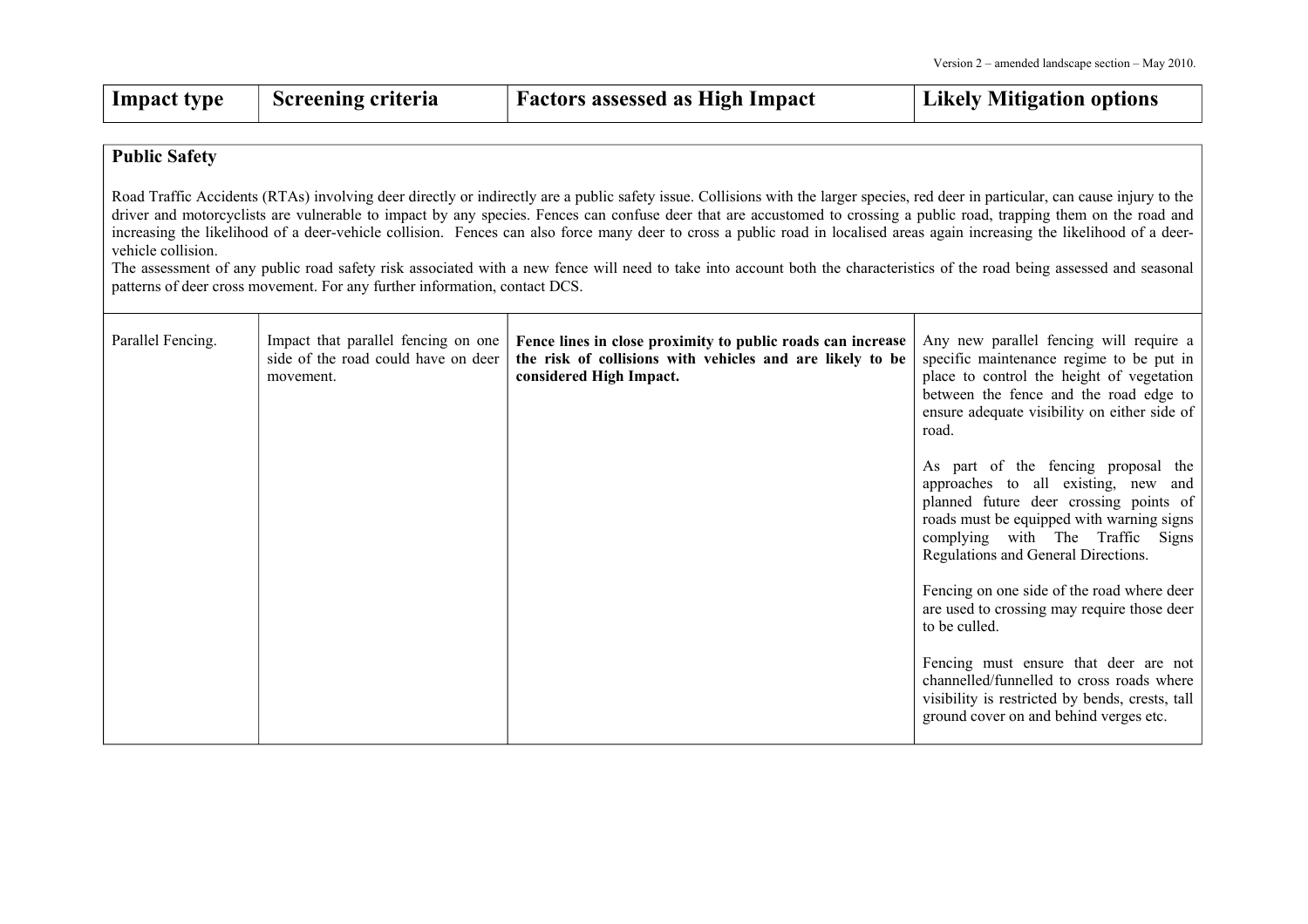| <b>Impact type</b>               | <b>Screening criteria</b>                                                                                   | <b>Factors assessed as High Impact</b>                                                                                                                                                                                                                    | <b>Likely Mitigation options</b>                                                                                                                                                                                                                                                                                                                                                                                                                                                                                                           |
|----------------------------------|-------------------------------------------------------------------------------------------------------------|-----------------------------------------------------------------------------------------------------------------------------------------------------------------------------------------------------------------------------------------------------------|--------------------------------------------------------------------------------------------------------------------------------------------------------------------------------------------------------------------------------------------------------------------------------------------------------------------------------------------------------------------------------------------------------------------------------------------------------------------------------------------------------------------------------------------|
|                                  |                                                                                                             |                                                                                                                                                                                                                                                           |                                                                                                                                                                                                                                                                                                                                                                                                                                                                                                                                            |
| Creation of corridor             | Impact of parallel fences close to<br>both sides of a road from which the<br>deer have difficulty escaping. | Parallel fences where deer have access into a corridor will<br>often lead to a high risk of deer/vehicle collision and are<br>considered High Impact.                                                                                                     | Parallel fences close to both sides of a road<br>must form part of a closed circuit system<br>i.e. using a physical barrier such as a cattle<br>grid on the road.<br>In this scenario a<br>commitment to regular inspection and<br>maintenance of the fence will be required<br>as any deer entry to the system will result<br>in continuous risk of deer vehicle<br>collisions until such time as an accident<br>occurs or the deer is caught / culled.                                                                                   |
| Poorly<br>maintained<br>fences   | Impact<br>of<br>maintained<br>poorly<br>roadside fencing                                                    | Poorly maintained roadside fences can allow deer access to<br>a carriageway and are considered High Impact.                                                                                                                                               | Removal or repair of porous fencing<br>Commitment to annual inspection and<br>maintenance to prevent fence deterioration.                                                                                                                                                                                                                                                                                                                                                                                                                  |
| Reducing<br>driver<br>visibility | Impact of Fences on existing sight<br>lines.                                                                | The driver's ability to view deer in close proximity to the<br>roadside is critical to allow for appropriate reaction to the<br>potential threat. Fences must be sited and constructed in such<br>a way so as not to interfere with existing sight lines. | Junction visibility splays and widened<br>verges on horizontal curves are examples<br>of engineering measures that provide<br>adequate stopping sight distance in<br>accordance with the speed of traffic using<br>the route. Intrusion into these must be                                                                                                                                                                                                                                                                                 |
|                                  |                                                                                                             | Fences that reduce roadside visibility will increase the risk<br>of deer / vehicle collisions and are considered High<br>Impact.                                                                                                                          | avoided.<br>Further information on minimum available<br>sight distance to the end of a new fence can<br>be sought from DCS or the road authority.<br>The road authority should be consulted<br>during planning.<br>Any new fencing which runs parallel to the<br>road will require a specific maintenance<br>regime to be put in place to control the<br>height of vegetation between the fence and<br>the road edge to ensure adequate visibility<br>on either side of road.<br>The road authority should be consulted<br>during planning |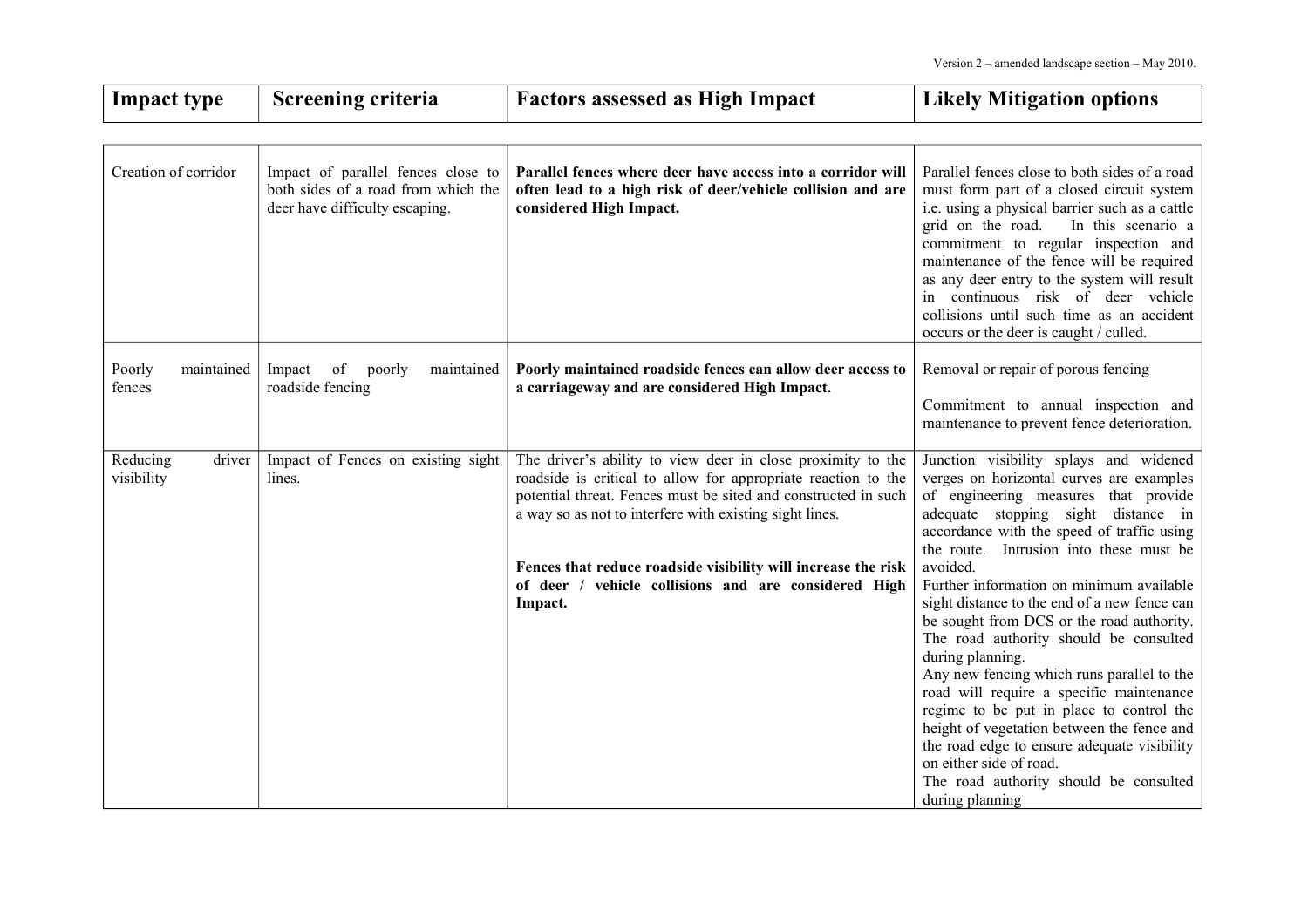| $\perp$ Impact type | <b>Screening criteria</b> | <b>Factors assessed as High Impact</b> | Likely Mitigation options |
|---------------------|---------------------------|----------------------------------------|---------------------------|
|                     |                           |                                        |                           |

| <b>Deer Welfare</b><br>The erection of a fence preventing access to or enclosing areas of ground that deer rely on for forage or shelter may increase the risk of winter mortality through starvation<br>and exposure. Information on the numbers and movement of deer that rely on the area, from which they are to be excluded, is desirable. This knowledge includes both<br>seasonal movement and response to different weather conditions to ensure that there is an understanding of when the area is of most importance to deer. |                                                                                                                                                                            |                                                                                                                                                                                                                                                     |                                                                                                                                                                                                                                                                                                                                                                                               |  |  |
|-----------------------------------------------------------------------------------------------------------------------------------------------------------------------------------------------------------------------------------------------------------------------------------------------------------------------------------------------------------------------------------------------------------------------------------------------------------------------------------------------------------------------------------------|----------------------------------------------------------------------------------------------------------------------------------------------------------------------------|-----------------------------------------------------------------------------------------------------------------------------------------------------------------------------------------------------------------------------------------------------|-----------------------------------------------------------------------------------------------------------------------------------------------------------------------------------------------------------------------------------------------------------------------------------------------------------------------------------------------------------------------------------------------|--|--|
| Removal of<br>Forage<br>and shelter                                                                                                                                                                                                                                                                                                                                                                                                                                                                                                     | Impact of removing land from deer or<br>restricting deer access without culling<br>the deer that rely on the area during<br>some part of the year for food and<br>shelter. | Fences that prevent access to or enclose areas of ground that<br>deer rely on for forage or shelter may increase the risk of<br>winter mortality.<br>Increased mortality of deer through starvation and / or<br>exposure is considered High Impact. | A compensatory cull may be required to<br>compensate for the loss of forage and<br>shelter.<br>Providing access to alternative grazing and<br>shelter<br>reduce<br>the<br>may<br>$level$ of $ $<br>cull required<br>without  <br>compensatory<br>compromising deer welfare. This approach<br>will require detailed knowledge of deer<br>movement and availability of alternative<br>shelter.* |  |  |
| Displacement of deer                                                                                                                                                                                                                                                                                                                                                                                                                                                                                                                    | Impact of Culling 'additional' deer<br>from the population without targeting<br>those that rely on the area being<br>fenced off.                                           | Increased mortality of deer through starvation and / or<br>exposure is considered High Impact.                                                                                                                                                      | Culling should follow Best Practice and<br>target deer that rely on the area that is<br>being removed.*                                                                                                                                                                                                                                                                                       |  |  |

\*All mitigation should be accompanied by monitoring and responsive managemen<sup>t</sup> action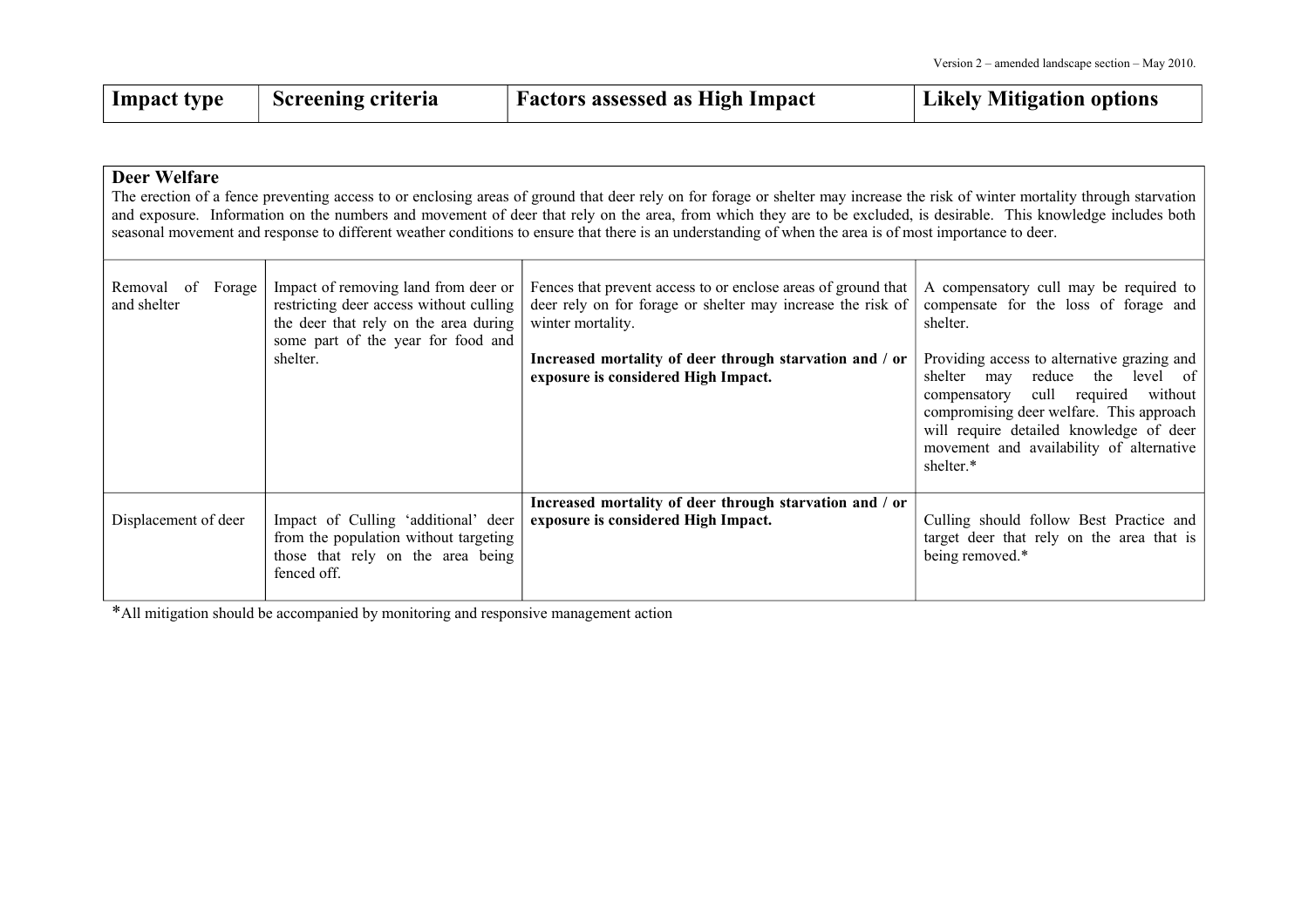| Impact type | <sup>1</sup> Screening criteria | <b>Factors assessed as High Impact</b> | Likely Mitigation options |
|-------------|---------------------------------|----------------------------------------|---------------------------|
|-------------|---------------------------------|----------------------------------------|---------------------------|

#### **Biodiversity**

The reduction in deer impacts brought about by fencing can have positive effects on biodiversity. However, the Joint Statement recognises that it can also have negative effects as well. These can be direct – such as where the fence itself creates problems for populations of woodland grouse through bird-strike mortality. They can also be indirect, where the consequences of the fence lead to a change in deer impact – such as a reduction in grazing pressure (which can adversely affect some important plant communities).

The Joint Statement describes these potential negative 'High Impacts' as:

- $\bullet$ Fencing close to known woodland grouse lek sites
- $\bullet$ Fencing in areas identified as core woodland grouse zones by Forestry Commission Scotland.
- $\bullet$  Fencing that causes, or is likely to cause, damage to designated sites or other important habitats for example SAC, SPA, SSSIs and UK Biodiversity Action Plan (BAP) habitats through increased or decreased grazing or trampling pressure. This also include European Protected Species (EPS) which occur outwith designated sites – in the case of fencing issues this relates principally to otters, wild cats and bats.

| <b>Bird-strike</b>  | Proposal located in any of the FCS     | Increased likelihood of bird-strike (woodland grouse)    | Fence re-siting, fence marking and alternative    |
|---------------------|----------------------------------------|----------------------------------------------------------|---------------------------------------------------|
|                     | core woodland grouse zones or within   | is considered High Impact                                | fence designs may mitigate the negative 'High     |
|                     | 3km of any known woodland grouse       |                                                          | Impacts' where risk of bird-strike is fairly low. |
|                     | lek sites                              | If the proposal meets any of the screening criteria, FCS |                                                   |
|                     |                                        | Guidance note 11 (Deer and Fencing) will apply in the    |                                                   |
|                     |                                        | assessment of the proposal.                              |                                                   |
| <b>Displacement</b> | The fence line significantly obstructs | Damaging impacts on any designated site or UK BAP        | Re-siting of the fence, compensatory cull, design |
|                     | traditional deer movement (advice      | Priority Habitat will be considered High impact          | of downfalls or other access for deer through the |
|                     | from DCS should be sought)             |                                                          | fenced area.                                      |
|                     |                                        |                                                          |                                                   |
| EPS.                | Disturbance of European Protected      | The felling or disturbance of large old trees which      | Fence designs which will avoid any significant    |
|                     | Species                                | could be bat roosts, or fencing in likely otter holts or | impacts on EPS e.g. design of water crossings to  |
|                     |                                        | wild cat dens is considered High impact                  | avoid any otter entanglement hazard; avoiding     |
|                     |                                        |                                                          | the need to fell large old trees.                 |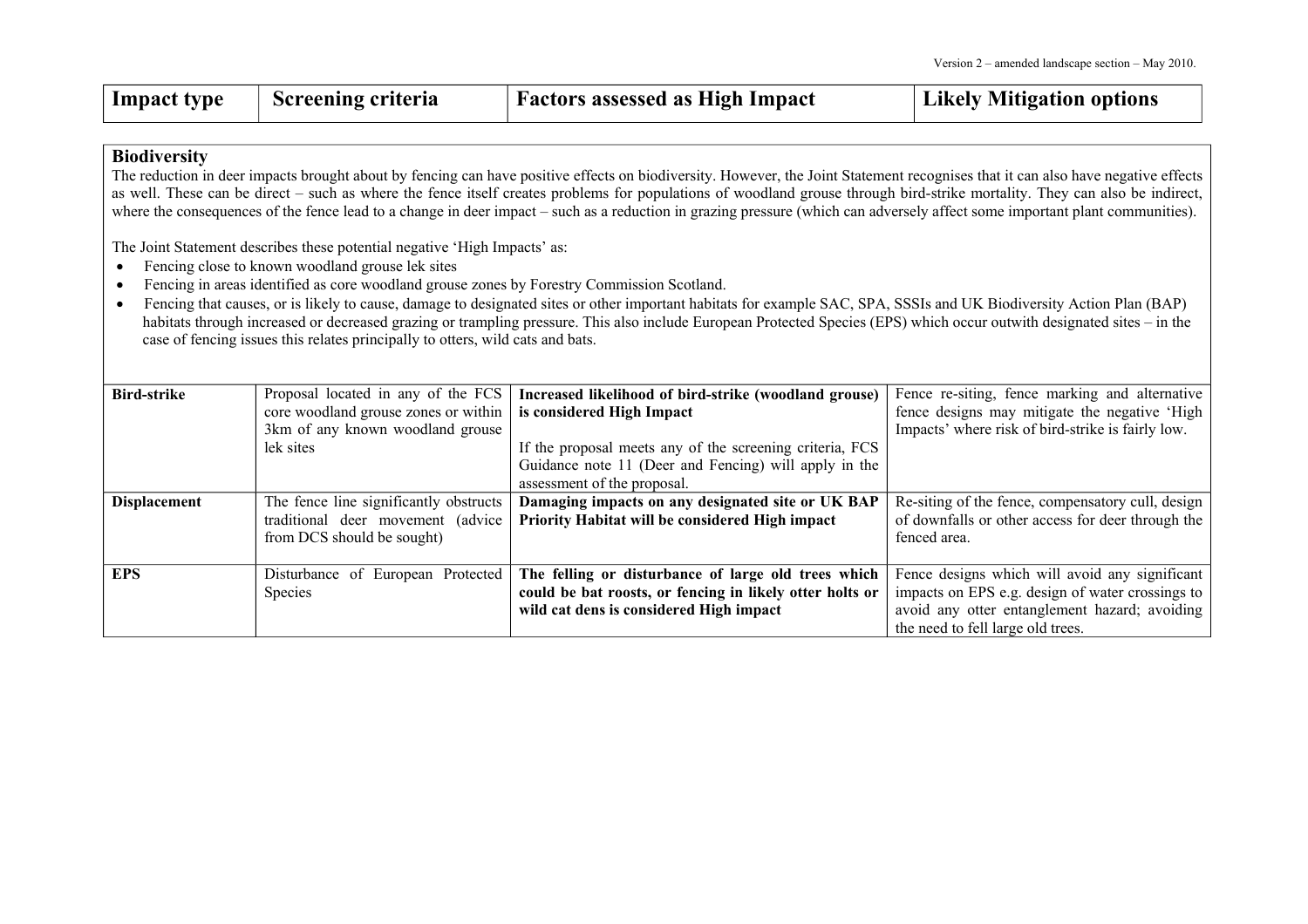| <b>Impact type</b> | Screening criteria                                                                                                                                                                                                                                                                                                                                                                                                                                                                                                                                                                                                        | <b>Factors assessed as High Impact</b>                                                                                                                                                                                                                                                                                                                                                                                                                                                                                                                                                                                                                         | <b>Likely Mitigation options</b>                                                                                                                                                                                                                                                                                                                                                                                                                                                                                                                                                                                                                                                                                                                                                                                                                                                                                                                                                                      |
|--------------------|---------------------------------------------------------------------------------------------------------------------------------------------------------------------------------------------------------------------------------------------------------------------------------------------------------------------------------------------------------------------------------------------------------------------------------------------------------------------------------------------------------------------------------------------------------------------------------------------------------------------------|----------------------------------------------------------------------------------------------------------------------------------------------------------------------------------------------------------------------------------------------------------------------------------------------------------------------------------------------------------------------------------------------------------------------------------------------------------------------------------------------------------------------------------------------------------------------------------------------------------------------------------------------------------------|-------------------------------------------------------------------------------------------------------------------------------------------------------------------------------------------------------------------------------------------------------------------------------------------------------------------------------------------------------------------------------------------------------------------------------------------------------------------------------------------------------------------------------------------------------------------------------------------------------------------------------------------------------------------------------------------------------------------------------------------------------------------------------------------------------------------------------------------------------------------------------------------------------------------------------------------------------------------------------------------------------|
| Lack of grazing    | The fence will reduce grazing on an<br>SAC, SPA, SSSI or an area which<br>contains significant amounts of UK<br><b>BAP Priority Habitats.</b><br>'Significant' in this case will mean<br>different amounts depending on the<br>habitat involved. Reference should be<br>made to the reasons for a site's<br>designation as this should highlight<br>special features<br>requiring<br>the<br>protection. For example<br>upland<br>calcareous grassland is typically<br>present in very small patches, so the<br>'significant' area would be small –<br>whereas for upland heathland the<br>equivalent might be very large. | A reduction of grazing that would prevent a special<br>features or features of a SAC, SPA, SSSI from<br>achieving favourable condition over the anticipated<br>life of the fence is considered High Impact.<br>In the wider countryside, where UK BAP Priority<br>habitats are present, the assessment will focus on targets<br>in the Action Plans and includes:<br>Native pine woodlands<br>Upland mixed ashwoods, oakwoods,<br>$\bullet$<br>birchwoods, heathland and calcareous<br>grasslands<br>Wet woodlands<br>Purple moor-grass & rush pastures<br>Lowland calcareous grasslands, dry acid<br>grassland, heathland, meadows & wood<br>pasture/parkland | Monitoring of the site will demonstrate when<br>negative effects are beginning to occur.<br>The need to mitigate a lack of grazing may not<br>be immediate. For example a relatively poor and<br>infertile pinewood may be able to withstand a<br>decade without grazing before negative effects<br>start to appear. On the other hand a lack of<br>grazing can be damaging on fertile calcareous<br>grasslands after only 2-4 years.<br>Mitigation for lack of grazing by deer may be<br>possible through replacement grazing by some<br>other suitable herbivore for part or all of the<br>year. It could include cattle, sheep, or a<br>population of deer kept at an appropriate density.<br>On some sites mechanical means $-$ swiping or<br>scarification might also compensate for a lack of<br>grazing, at least in the short term. On sites where<br>fire is an integral part of the natural disturbances,<br>controlled burning may also be an appropriate<br>replacement for deer grazing. |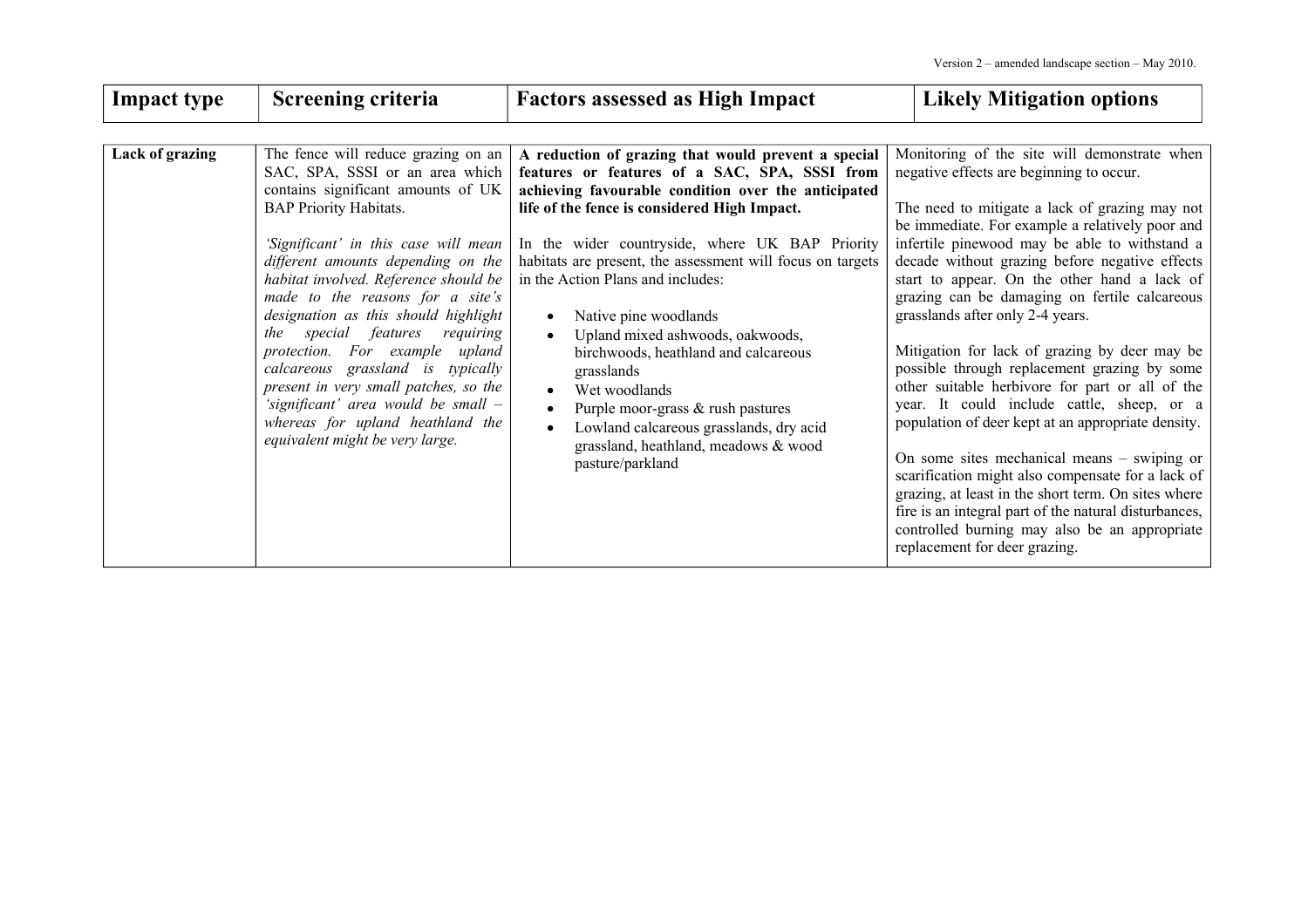| Impact type | Screening criteria | <b>Factors assessed as High Impact</b> | Likely Mitigation options |
|-------------|--------------------|----------------------------------------|---------------------------|
|-------------|--------------------|----------------------------------------|---------------------------|

#### **Access and Recreation**

The basis of any consideration of access and fencing is the Scottish Outdoor Access Code (SOAC) approved by the Scottish Parliament in 2004. The Joint Statement notes separately that:

#### The public have general right of responsible access and, in erecting fences, land managers must make adequate provision for public access.

Thus the 'High Impacts' of fences on access are the obstruction of paths or tracks, and the erection of fences in open country without adequate crossing points. This latter point is clearly dependent on the location and use of the area to be fenced, and thus agencies will require applicants to include in their application a statement or plan describing how these requirements will be met. The nature of the access points will need to consider the likely use and type of access undertaken by the public.

| Obstruction of public |                                                              | The criterion to be assessed is simply $\vert$ A Fencing proposal without an acceptable access plan is $\vert$ Design of the fence using gates, stiles, |                                              |
|-----------------------|--------------------------------------------------------------|---------------------------------------------------------------------------------------------------------------------------------------------------------|----------------------------------------------|
| access                | whether the proposal meets the <b>considered High Impact</b> |                                                                                                                                                         | river crossings that do not obstruct passage |
|                       | SOAC standard, taking into account                           |                                                                                                                                                         | on water, and appropriate signage to         |
|                       | local use and circumstances.                                 |                                                                                                                                                         | indicate the location of the nearest gate in |
|                       |                                                              |                                                                                                                                                         | open country situations. Where appropriate   |
|                       |                                                              |                                                                                                                                                         | local or user consultation.                  |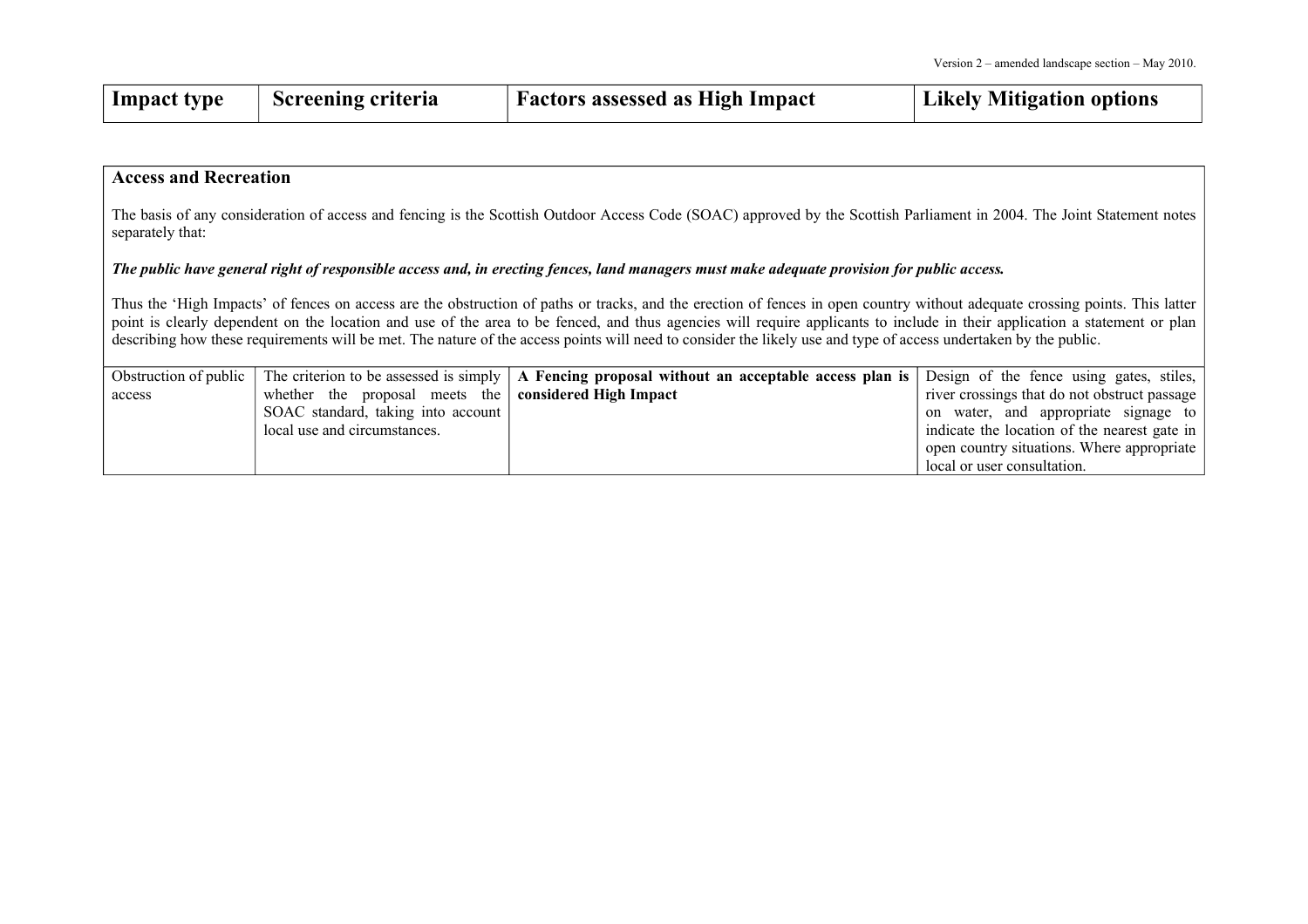| $\perp$ Impact type | <b>Screening criteria</b> | <b>Factors assessed as High Impact</b> | Likely Mitigation options |
|---------------------|---------------------------|----------------------------------------|---------------------------|
|                     |                           |                                        |                           |

#### **Landscape** (April 2010)

The erection of <sup>a</sup> deer fence can potentially have both visual impacts on people who view the structure, and landscape impacts on the character of the local landscape. The exclusion of grazing animals from within an enclosure can result in the development of contrasting vegetation patterns within and outside the fenced area. This contrast has the potential to emphasize the visual impact of the fence-line and have <sup>a</sup> perceptible effect on the recognised landscape character of the local area.

For all deer fence proposals, an assessment of potential landscape and visual impacts is required. This is an integral par<sup>t</sup> of the overall project design process through which mitigation measures can be determined and possible interconnected benefits identified (for example, through re-routeing <sup>a</sup> fence line or joining separate exclosures to improve landscape impacts there may also be improved habitat linkages and reduced costs). The level of detail in the assessment should be fit for purpose and will depend on the sensitivity and/or complexity of the proposal. A brief assessment, sufficiently recorded to adequately inform the development of the woodland scheme, may be all that is required for straightforward proposals, but for highly complex and sensitive proposals a detailed, fully recorded assessment, informed by specialist advice<sup>[1](#page-24-2)</sup> is more likely to be required. Whatever the level of assessment, this should follow <sup>a</sup> systematic approach to identifying any key sensitivities, their potential impacts and the scope for mitigating them; this should include consideration of the Screening Criteria, Likely Mitigation Options and Factors assessed as High Impact summarised within this table. It should be borne in mind that during an assessment any adverse landscape impacts of <sup>a</sup> deer fence should be balanced against the potential longer term environmental/landscape benefits of the project as <sup>a</sup> whole.

| landscape $\mathcal{A}$<br>Changes to | landscape<br>proposed fence in a         | After assessment of the Screening criteria and                | Review the appropriate $LCA2$ for the local |
|---------------------------------------|------------------------------------------|---------------------------------------------------------------|---------------------------------------------|
| character                             | character type sensitive to this kind of | incorporation of appropriate Mitigation options in            | area (and, where available, $HLA^3$ ) and   |
|                                       | development. Key characteristics of such | the design, high impacts could potentially occur              | consider the design of the fence line to:   |
|                                       | landscapes include:                      | where the proposed fence:                                     | Avoid siting fences across open and         |
|                                       | large scale landscape;                   | becomes a key characteristic of the landscape;                | exposed areas, instead routeing fence lines |
|                                       | openness and sense of exposure;          | contrasts to the existing characteristics of the<br>$\bullet$ | along concave breaks of slope, crossing     |
|                                       | simple/ undifferentiated vegetation      | landscape;                                                    | ridges through low points.                  |
|                                       | cover, or rock formations and            | changes the intrinsic landscape character of the              | Create an exclosure outline that relates to |
|                                       | outcrops:                                | area, including its openness, sense of exposure               | the scale and shape of the landform (e.g.   |
|                                       | steep slopes or flat ground (rather      | and simplicity of land cover;                                 | avoiding small isolated blocks in large     |
|                                       | than undulating ground or landform       | contrasts to the lie of the land and seems                    | scale moorland areas), and follows          |
|                                       | edges);                                  | incongruous as a built element;                               | edges/divisions of vegetation pattern       |
|                                       | lack of, or few, existing built          | reduces the sense of wildness of the landscape.               | (allowing 'natural' woodland margins to     |
|                                       | elements or:                             |                                                               | expand over time).                          |

<span id="page-24-2"></span><sup>&</sup>lt;sup>1</sup> Refer to the 'Guidelines for Landscape and Visual Impact Assessment' The Landscape Institute and Institute of Environmental Management and Assessment (Spon Press, 2002)

<span id="page-24-1"></span><sup>&</sup>lt;sup>2</sup> Landscape Character Assessments (LCA) by SNH available to view and download from their web-site SNH Publications:  $\frac{http://www.sh.org.uk/pubs/default,asp}{http://www.sh.org.uk/pubs/default,asp})$ 

<span id="page-24-0"></span> $3$  Historic Land-use Assessment (HLA) by HS/RCAHMS available to review on the HLAMAP web-site: <http://jura.rcahms.gov.uk/HLA/start.jsp>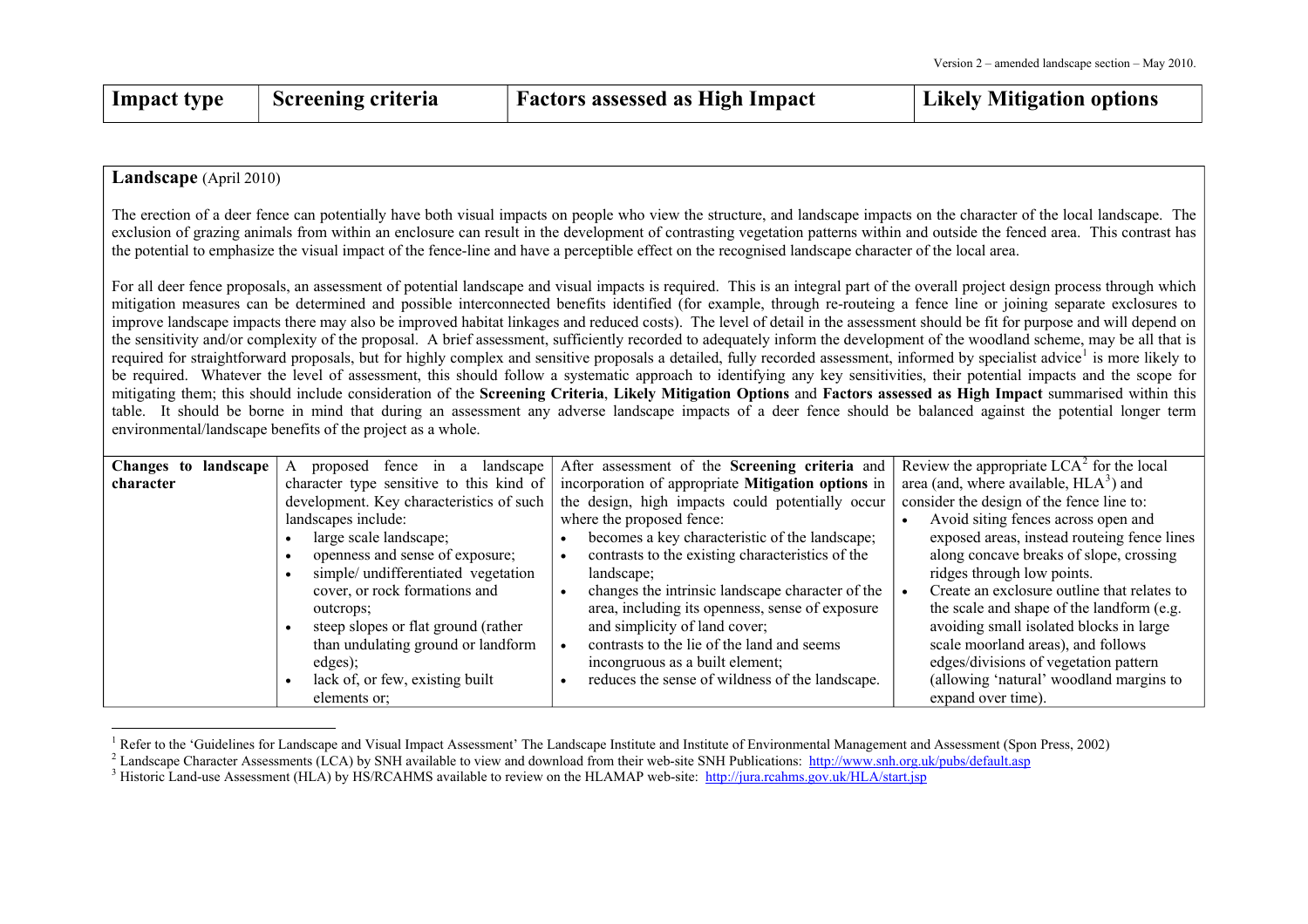┓

| <b>Impact type</b>                                                               | Screening criteria                                                                                                                                                                                                                                                                                                                                                                                                                                                                                                                  | <b>Factors assessed as High Impact</b>                                                                                                                                                                                                                                                                                                                                                                                                                        | <b>Likely Mitigation options</b>                                                                                                                                                                                                                                                                                                                                                                                                                                                                                                                                                                                                                                                                                                                                                                                                                                                           |
|----------------------------------------------------------------------------------|-------------------------------------------------------------------------------------------------------------------------------------------------------------------------------------------------------------------------------------------------------------------------------------------------------------------------------------------------------------------------------------------------------------------------------------------------------------------------------------------------------------------------------------|---------------------------------------------------------------------------------------------------------------------------------------------------------------------------------------------------------------------------------------------------------------------------------------------------------------------------------------------------------------------------------------------------------------------------------------------------------------|--------------------------------------------------------------------------------------------------------------------------------------------------------------------------------------------------------------------------------------------------------------------------------------------------------------------------------------------------------------------------------------------------------------------------------------------------------------------------------------------------------------------------------------------------------------------------------------------------------------------------------------------------------------------------------------------------------------------------------------------------------------------------------------------------------------------------------------------------------------------------------------------|
|                                                                                  | sense of 'wildness' (see also<br>screening criteria for 'Landscape<br>and scenic value of designated<br>landscapes and wild land' section<br>below).                                                                                                                                                                                                                                                                                                                                                                                |                                                                                                                                                                                                                                                                                                                                                                                                                                                               | In areas more dominated by a distinct<br>pattern of land-use and/or field enclosure<br>(such as stone walls or clusters of<br>buildings) route the fence to follow these<br>defining elements.<br>Manage grazing to prevent significant<br>$\bullet$<br>contrasts of vegetation developing<br>between the inside and outside of the<br>exclosure, and trampling along fence<br>lines.<br>Avoid running fencelines across steep<br>slopes, particularly perpendicular to the<br>contours.                                                                                                                                                                                                                                                                                                                                                                                                   |
| Visual resource,<br>including visibility, key<br>views and visual<br>composition | A proposed fence within a visually<br>sensitive landscape that would be:<br>visible from an extensive area;<br>$\bullet$<br>seen in key views, including:<br>$\bullet$<br>from within or from the edge of<br>settlements;<br>from a public road or footpath;<br>from popular viewpoints; or<br>from areas popular for<br>recreation, such as along the<br>coast, loch-sides or<br>watercourses;<br>within an area of visual<br>composition that contains few<br>visual elements or has an<br>indistinct arrangement of<br>elements. | After assessment of the Screening Criteria and<br>incorporation of appropriate Mitigation Options in<br>the design, high impacts could potentially occur<br>where:<br>the fence is prominent and/or forms a<br>$\blacksquare$<br>distinctive focal feature or;<br>where the fence has a dominating or defining<br>$\blacksquare$<br>influence on views, including where it<br>contrasts to the characteristic arrangement of<br>visual elements within views. | Assessment of predicted visual impacts may<br>be informed by visualisations, such as<br>computer-generated wireline diagrams.<br>Potential mitigation measures (not all will be<br>appropriate for all landscapes) include:<br>Route the fence within or near the edge of<br>woodland;<br>Locate the fence away from key<br>viewpoints and routes providing<br>sequential views (roads and footpaths);<br>Route the fence within depressions and off<br>$\bullet$<br>skylines so that it is backclothed within<br>key views;<br>Route the fence along distinct linear<br>$\bullet$<br>features (such as the concave break of<br>slope or an existing hedgerow) and avoid<br>areas that do not contain existing linear<br>features;<br>Select a visually less prominent design of<br>$\bullet$<br>fence (for example, using horizontal wires<br>rather than netting for the upper half), or |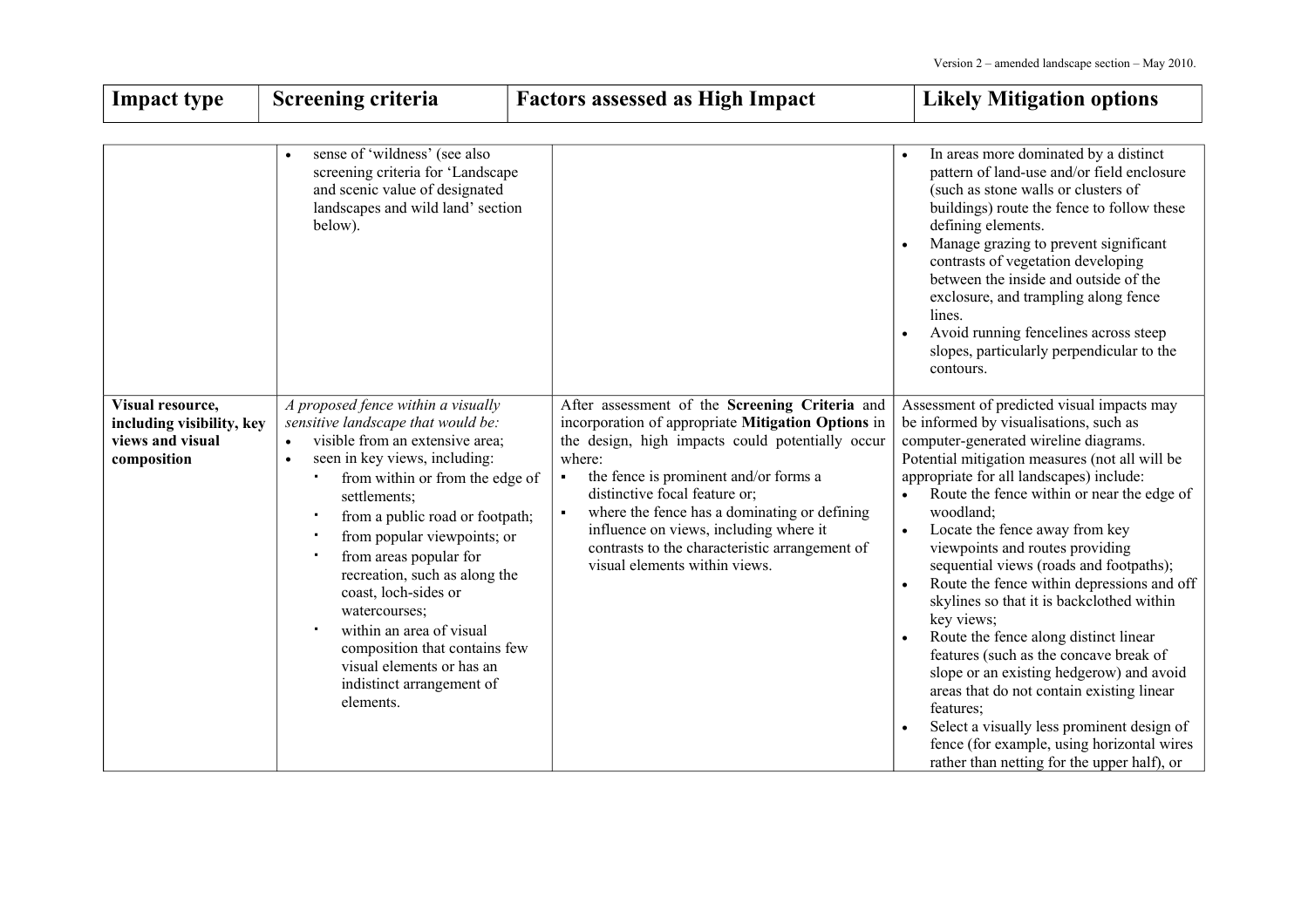| <b>Impact type</b>                                                         | <b>Screening criteria</b>                                                                                                                                                                                                                                                                                                                                                                                                                                                                                                                                                                                   | <b>Factors assessed as High Impact</b>                                                                                                                                                                                                                                                                                                                                                                                                                                                                                                                                                                                                                                                                                                 | <b>Likely Mitigation options</b>                                                                                                                                                                                                                                                                                                                                                                                                                                                                                                                                            |
|----------------------------------------------------------------------------|-------------------------------------------------------------------------------------------------------------------------------------------------------------------------------------------------------------------------------------------------------------------------------------------------------------------------------------------------------------------------------------------------------------------------------------------------------------------------------------------------------------------------------------------------------------------------------------------------------------|----------------------------------------------------------------------------------------------------------------------------------------------------------------------------------------------------------------------------------------------------------------------------------------------------------------------------------------------------------------------------------------------------------------------------------------------------------------------------------------------------------------------------------------------------------------------------------------------------------------------------------------------------------------------------------------------------------------------------------------|-----------------------------------------------------------------------------------------------------------------------------------------------------------------------------------------------------------------------------------------------------------------------------------------------------------------------------------------------------------------------------------------------------------------------------------------------------------------------------------------------------------------------------------------------------------------------------|
|                                                                            |                                                                                                                                                                                                                                                                                                                                                                                                                                                                                                                                                                                                             |                                                                                                                                                                                                                                                                                                                                                                                                                                                                                                                                                                                                                                                                                                                                        | route and design the fence to extend along<br>existing boundary walls or hedges;<br>Avoid visibility of multiple fence-lines<br>within a local area (same or mixed type of<br>fence), including parallel lines;<br>Route the fence to avoid key sightlines<br>from sensitive viewpoints.                                                                                                                                                                                                                                                                                    |
| Landscape and scenic<br>value of designated<br>landscapes and wild<br>land | <b>Designated landscapes</b><br>A proposed fence within an area<br>designated for its landscape and scenic<br>value, including:<br>National Park (NP);<br>National Scenic Area (NSA);<br>local landscape designation included<br>within development plans (now<br>described as Local Landscape Areas<br>in the 2010 Scottish Planning<br>Policy).<br>Or, a proposed fence within a non-<br>designated area, but of recognised value<br>(eg popular for visitors/local recreation)<br>including areas with the potential for<br>recreation (such as parks, hill tops,<br>historic monuments and loch-sides). | For any area of recognised value, after assessment<br>of the Screening Criteria and incorporation of<br>appropriate Mitigation Options in the design, high<br>impacts could potentially occur if the fence has<br>significant adverse impacts on the special character<br>or qualities of the landscape, or how these are<br>experienced (for example, obstructing or detracting<br>from views to existing focal features or landmarks).<br>Specifically, within a National Park or National<br>Scenic Area (in line with Scottish Planning Policy,<br>paragraphs 137-138, February 2010) high impacts<br>would occur where the integrity of the area or<br>qualities for which it has been designated would be<br>adversely affected. | specifically<br>Mitigation<br>should<br>measures<br>address landscape and visual impacts that<br>would affect the qualities for which these areas<br>are valued.<br>Avoidance; for example, omitting or re-<br>$\blacksquare$<br>routeing a fence so that it is not within or<br>visible from the area of recognised<br>landscape and scenic value.<br>Modifying the route and/or design of the<br>fence so that, while it may be visible from<br>the area of recognised landscape and<br>scenic value, it does not affect the special<br>qualities for which it is valued. |
|                                                                            | Wild land<br>A proposed fence within or visible from<br>an area of wildness (see also 'Changes to<br>landscape character' section above),<br>including within Search Areas for Wild                                                                                                                                                                                                                                                                                                                                                                                                                         | High impacts would occur where the proposed<br>fence would 'adversely affect' and not 'safeguard'<br>the wild land quality of an area, including its<br>margins. High impacts could potentially occur<br>where a proposed fence:                                                                                                                                                                                                                                                                                                                                                                                                                                                                                                       | It is difficult to mitigate the impacts of fences<br>on areas of wildness/wild land if they are<br>visible, although the overall magnitude of<br>adverse impact may be reduced, eg by:<br>Locating a fence so that it has only local                                                                                                                                                                                                                                                                                                                                        |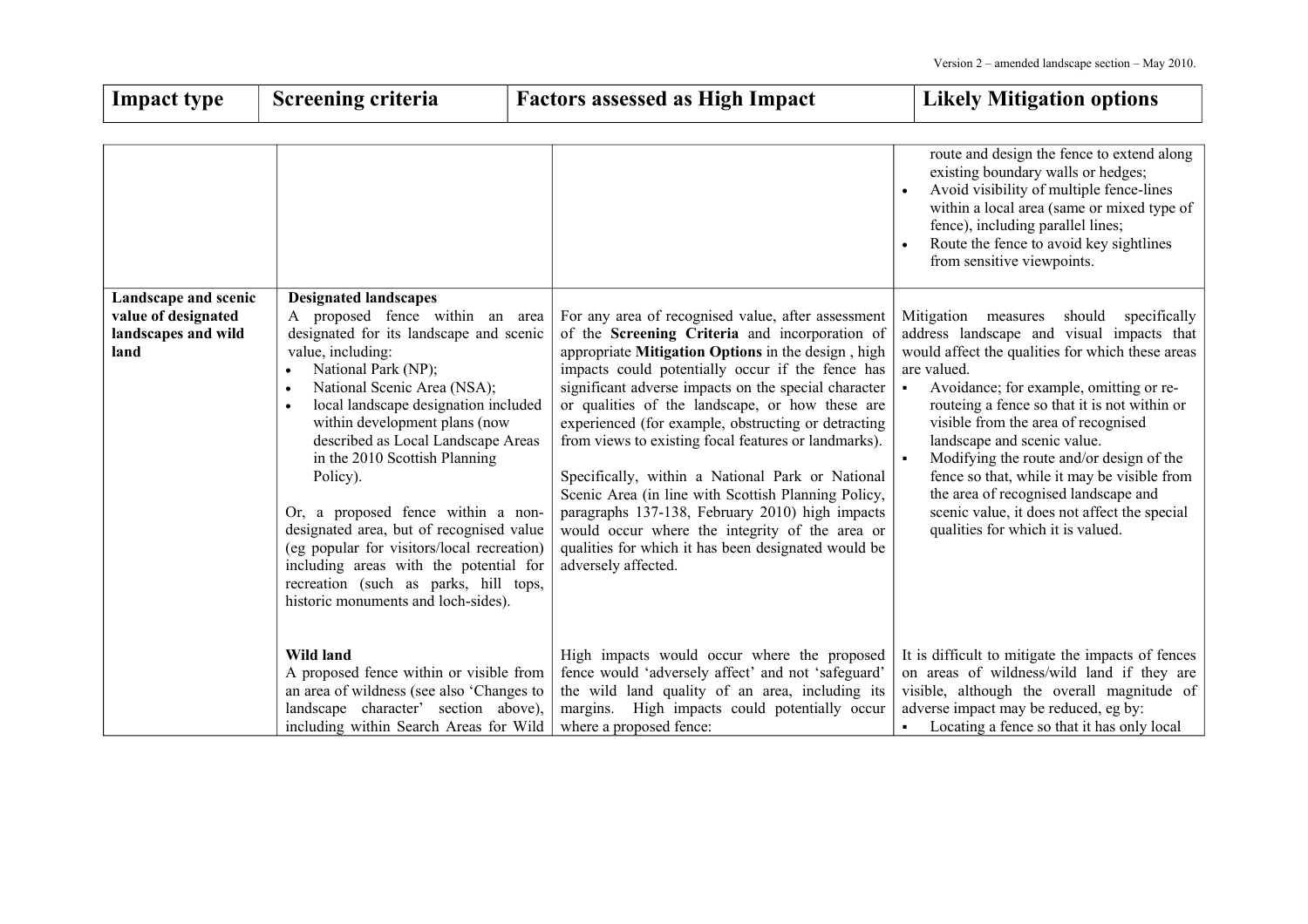| <b>Impact type</b> | Screening criteria                                                                                                                                                                                                                                                                                         | <b>Factors assessed as High Impact</b>                                                                                                                                                                                                                                                                                                                                                                                                                              | <b>Likely Mitigation options</b>                                                                                                                                                                                                                                                                                                                                                                                                                                             |
|--------------------|------------------------------------------------------------------------------------------------------------------------------------------------------------------------------------------------------------------------------------------------------------------------------------------------------------|---------------------------------------------------------------------------------------------------------------------------------------------------------------------------------------------------------------------------------------------------------------------------------------------------------------------------------------------------------------------------------------------------------------------------------------------------------------------|------------------------------------------------------------------------------------------------------------------------------------------------------------------------------------------------------------------------------------------------------------------------------------------------------------------------------------------------------------------------------------------------------------------------------------------------------------------------------|
|                    | Land as part of SNH Policy Statement<br>'Wildness in Scotland's Countryside' <sup>4</sup> or<br>areas identified by Local Authorities.<br>assessing impacts on<br>Guidance<br>on<br>wildness is provided in the SNH Policy<br>Statement and Interim Guidance Note<br>'Assessing the Impacts on Wild Land'. | would result in noticeable change to the<br>interior of a wild land area;<br>would result in considerable change to an area<br>visited by people for the experience of its<br>wildness qualities;<br>would result in a significant loss, or extensive<br>change, to a marginal area with wildness<br>qualities; or<br>in addition to existing detracting features/ built<br>elements, would have noticeable cumulative<br>effects on an area of wildness qualities. | impacts at the margins of an area with<br>wildness qualities;<br>Replacing an existing fence with a new<br>fence to a sensitive design may have less<br>adverse impacts.<br>A fence creates a very large exclosure<br>which allows the establishment/repair of<br>native vegetation over a wide extent and<br>natural range that appears 'wild' and, on<br>assessment of relative benefit, has greater<br>positive impacts than the negative impacts<br>of the fence itself. |

<span id="page-27-0"></span><sup>&</sup>lt;sup>4</sup> 'Wildness in Scotland's Countryside' SNH Policy Statement (July 2002) available to view and download from SNH web-site: <http://www.snh.org.uk/strategy/pd02c.asp>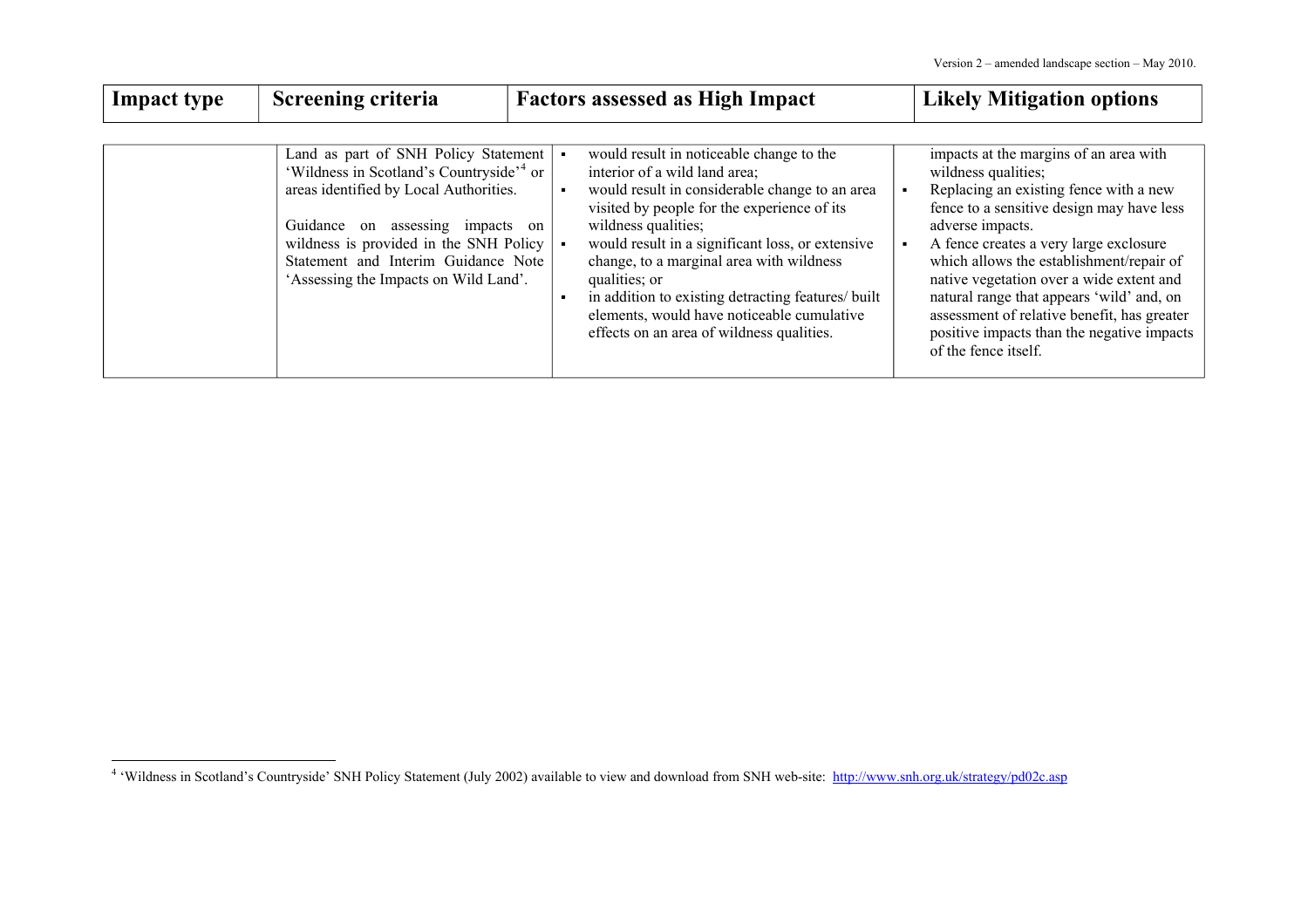| <b>Impact type</b>                                               | <b>Screening criteria</b>                                                                                                                                                | <b>Factors assessed as High Impact</b>                                                                                                                                                                                                                                                                                                                                                                                                                                                                                                                                                                                                                                                                                                                                                                                                                                                                                                        | <b>Likely Mitigation options</b>                                                                                                                                                                                                                                                                                                                                                                                                                                                                    |
|------------------------------------------------------------------|--------------------------------------------------------------------------------------------------------------------------------------------------------------------------|-----------------------------------------------------------------------------------------------------------------------------------------------------------------------------------------------------------------------------------------------------------------------------------------------------------------------------------------------------------------------------------------------------------------------------------------------------------------------------------------------------------------------------------------------------------------------------------------------------------------------------------------------------------------------------------------------------------------------------------------------------------------------------------------------------------------------------------------------------------------------------------------------------------------------------------------------|-----------------------------------------------------------------------------------------------------------------------------------------------------------------------------------------------------------------------------------------------------------------------------------------------------------------------------------------------------------------------------------------------------------------------------------------------------------------------------------------------------|
|                                                                  |                                                                                                                                                                          |                                                                                                                                                                                                                                                                                                                                                                                                                                                                                                                                                                                                                                                                                                                                                                                                                                                                                                                                               |                                                                                                                                                                                                                                                                                                                                                                                                                                                                                                     |
| <b>Historic Environment</b>                                      |                                                                                                                                                                          |                                                                                                                                                                                                                                                                                                                                                                                                                                                                                                                                                                                                                                                                                                                                                                                                                                                                                                                                               |                                                                                                                                                                                                                                                                                                                                                                                                                                                                                                     |
|                                                                  |                                                                                                                                                                          | A deer fence can have a potential impact on the historic environment, and specifically the setting of ancient monuments and the integrity of archaeological sites along the<br>chosen fence line. Changing grazing patterns can also have an adverse effect on or damage cultural heritage features.                                                                                                                                                                                                                                                                                                                                                                                                                                                                                                                                                                                                                                          |                                                                                                                                                                                                                                                                                                                                                                                                                                                                                                     |
| <b>Archaeological sites</b><br>and cultural heritage<br>features | Fencing that detracts from the<br>or setting of cultural<br>integrity<br>heritage, Scheduled Monuments,<br>other archaeological sites or historic<br>landscape features. | Fence line proposed within 100m of a:<br>site in the Inventory of Gardens and Designed<br>$\bullet$<br>Landscapes<br><b>Scheduled Monument</b><br>$\bullet$<br>curtilage of a listed building<br>$\bullet$<br>other formally recognised and significant historic sites<br>and/or cultural landscapes<br>and / or will detract significantly from:<br>the setting of archaeological and historic sites and<br>features<br>a significant cultural landscape (e.g. battlefield site,<br>area of prehistoric field systems, or post-medieval<br>clearance settlements)<br>Trigger for detailed assessment:<br>Fence line proposed within or near to any of the above<br>features will require consultation with the appropriate<br>authority for determination of the need for a detailed<br>assessment. N.B. fence line proposals that are considered<br>likely to have an adverse affect on Scheduled Monuments are<br>unlikely to be approved. | triggered for detailed<br>If -<br>assessment,<br>mitigation measures will be determined<br>from that appraisal.<br>If a detailed assessment is not triggered,<br>then to minimise its impact the fence line<br>should be positioned to:<br>avoid Scheduled Monuments, other<br>archaeological and historic sites and<br>features<br>Conserve the integrity of their setting<br>$\bullet$<br>and allow inter-visibility of<br>demonstrably linked, significant<br>archaeological and historic sites. |

For information and advice on scheduled monuments, consult Historic Scotland; for all other sites, consult the relevant local authority (Sites and Monuments Record). Information on the location of cultural heritage sites and monuments can also be found at www.pas[tmap.org.uk](http://www.pastmap.org.uk/) For a project requiring a detailed assessment reference should be made to 'Guidelines for Landscape and Visual Impact Assessment (Second Edition) (see Landscape *above).*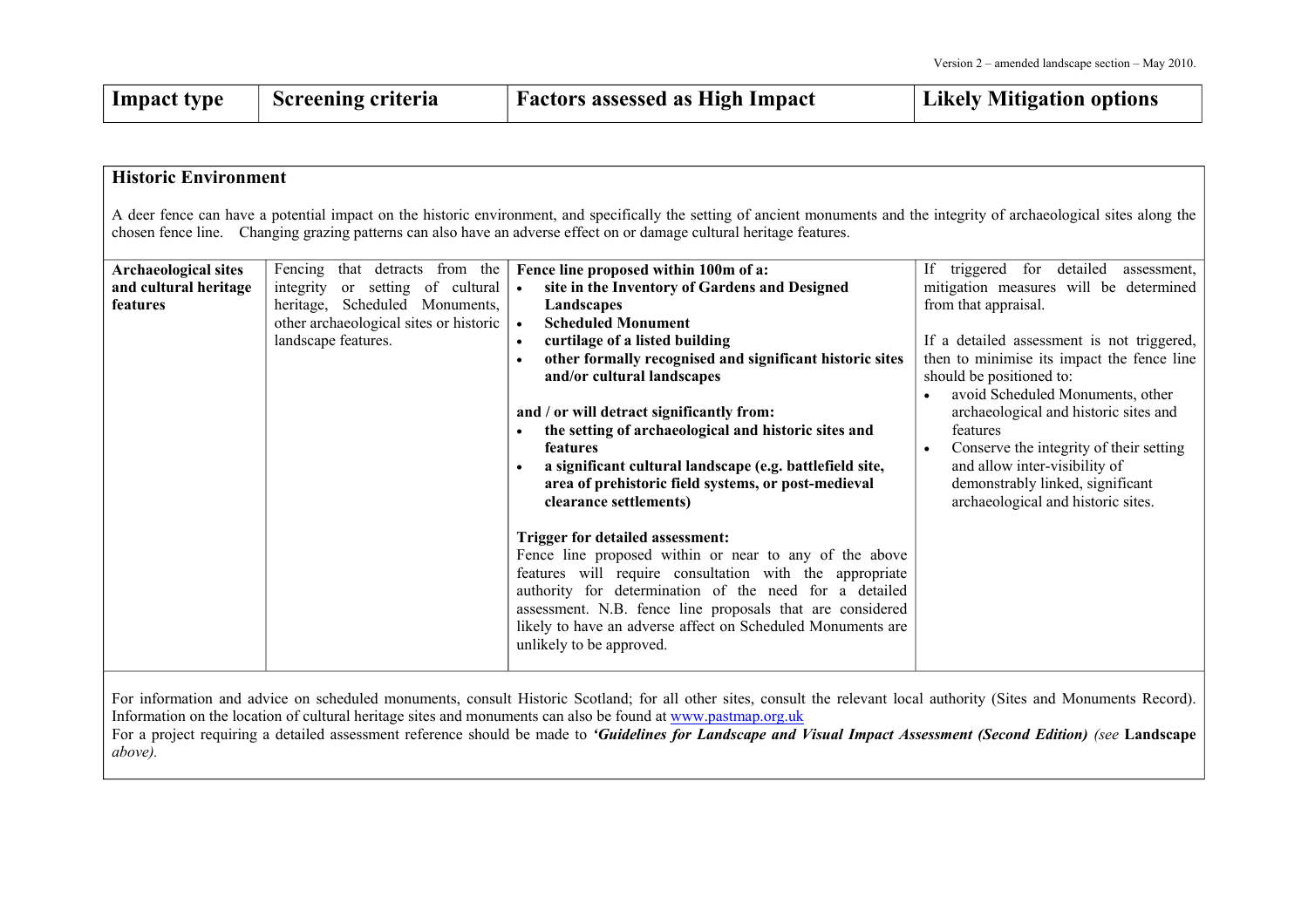| Impact type | Screening criteria | <b>Factors assessed as High Impact</b> | Likely Mitigation options |
|-------------|--------------------|----------------------------------------|---------------------------|
|-------------|--------------------|----------------------------------------|---------------------------|

#### **Socio-economic Factors**

Increased public involvement in preparing development plans is <sup>a</sup> key priority for Scottish Ministers (Scottish Planning Policy 15: Planning for Rural Development). The public and particularly communities, have an increasing wish to be engaged in and to influence developments which have a significant effect on their area. Significant developments should not happen 'out of the blue' but rather they should be well planned and sensitive to local circumstances. There will be clear overlap with other categories – in particular access and road safety

| with<br>local<br>Engagement<br>communities,<br>businesses<br>neighbouring<br>land<br>and<br>owners/managers. | Poor or non-existent engagement<br>mechanisms | Proposals which will impact negatively and significantly<br>on communities, business viability, employment and<br>neighbouring land owners/managers without their<br>knowledge will be regarded as potentially high impact. | Engagement should involve recognition<br>of local issues and sensitivities including:<br>local businesses, employment, loss of<br>traditional skills, current or potential deer<br>damage to residential property,<br>significant impacts on recognised tourist<br>corridors and issues of road safety.                  |
|--------------------------------------------------------------------------------------------------------------|-----------------------------------------------|-----------------------------------------------------------------------------------------------------------------------------------------------------------------------------------------------------------------------------|--------------------------------------------------------------------------------------------------------------------------------------------------------------------------------------------------------------------------------------------------------------------------------------------------------------------------|
|                                                                                                              |                                               |                                                                                                                                                                                                                             | Early community liaison $\&$<br>communication in place<br>Early, collaborative approach to deer<br>management planning.<br>Clear simple statements of plans and<br>timescales.<br>Assessment of costs and benefits<br>where such information is available.<br>Consideration of local sourcing of<br>supplies and labour. |